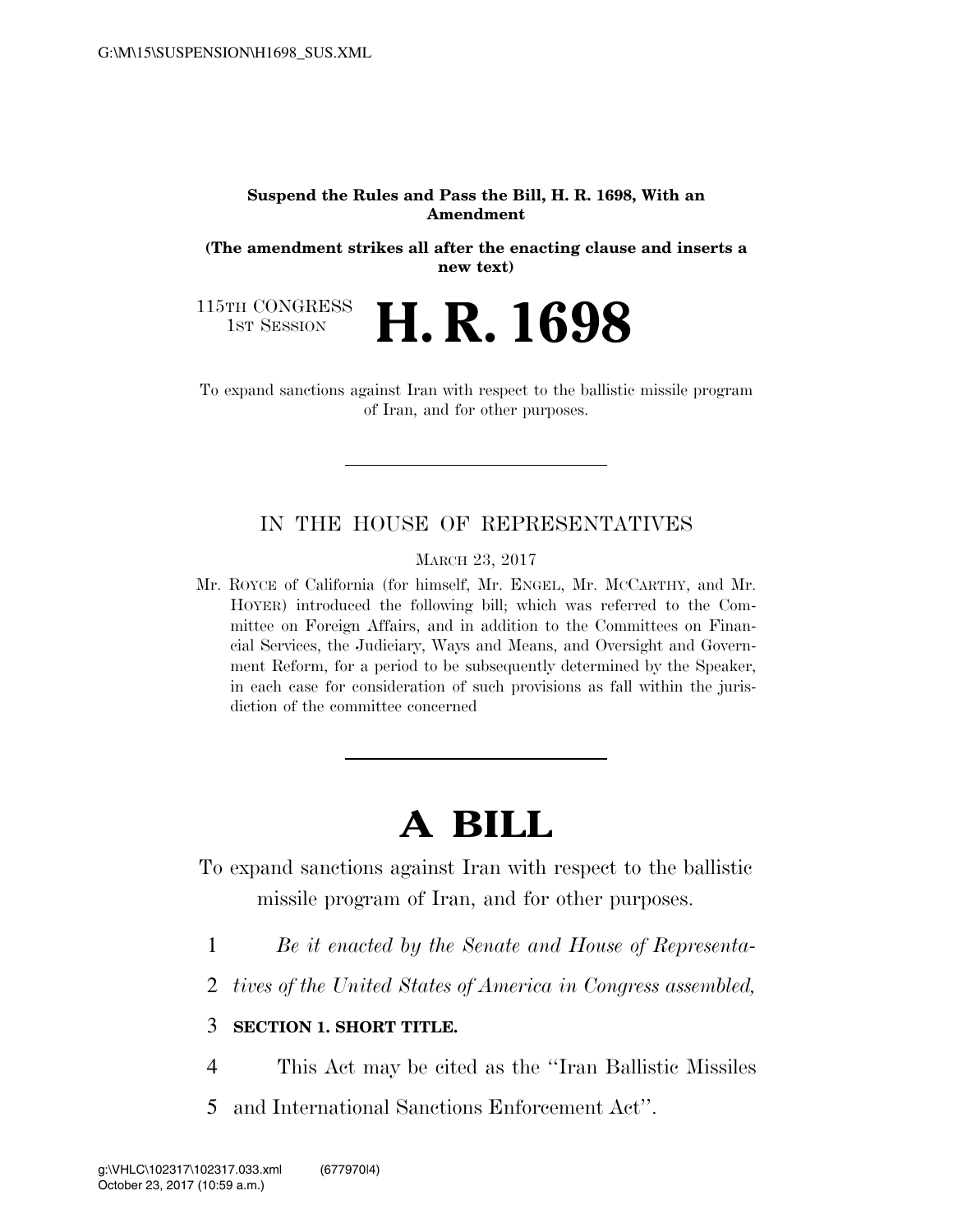| 1              | SEC. 2. SANCTIONS RELATING TO EFFORTS BY THE GOV-      |
|----------------|--------------------------------------------------------|
| $\overline{2}$ | ERNMENT OF IRAN WITH RESPECT TO BAL-                   |
| 3              | LISTIC MISSILE-RELATED GOODS, SERVICES,                |
| $\overline{4}$ | AND TECHNOLOGIES.                                      |
| 5              | (a) FINDINGS.—Congress finds the following:            |
| 6              | (1) United Nations Security Council Resolution         |
| 7              | $2231(2015)$ —                                         |
| 8              | (A) calls upon Iran "not to undertake any              |
| 9              | activity related to ballistic missiles designed to     |
| 10             | be capable of delivering nuclear weapons, in-          |
| 11             | cluding launches using such ballistic missile          |
| 12             | technology"; and                                       |
| 13             | (B) requires member states to "take the                |
| 14             | necessary measures to prevent, except as de-           |
| 15             | cided otherwise by the UN Security Council in          |
| 16             | advance on a case-by-case basis, the supply,           |
| 17             | sale, or transfer of arms or related materiel          |
| 18             | from Iran".                                            |
| 19             | (2) The United States maintains bilateral sanc-        |
| 20             | tions against Iran for its efforts to manufacture, ac- |
| 21             | quire, possess, develop, transport, transfer or use    |
| 22             | ballistic missiles or ballistic missile launch tech-   |
| 23             | nology, and its acquisition of destabilizing types and |
| 24             | amounts of conventional weapons.                       |
| 25             | (3) According to the 2016 Worldwide Threat             |
| 26             | Assessment, the United States intelligence commu-      |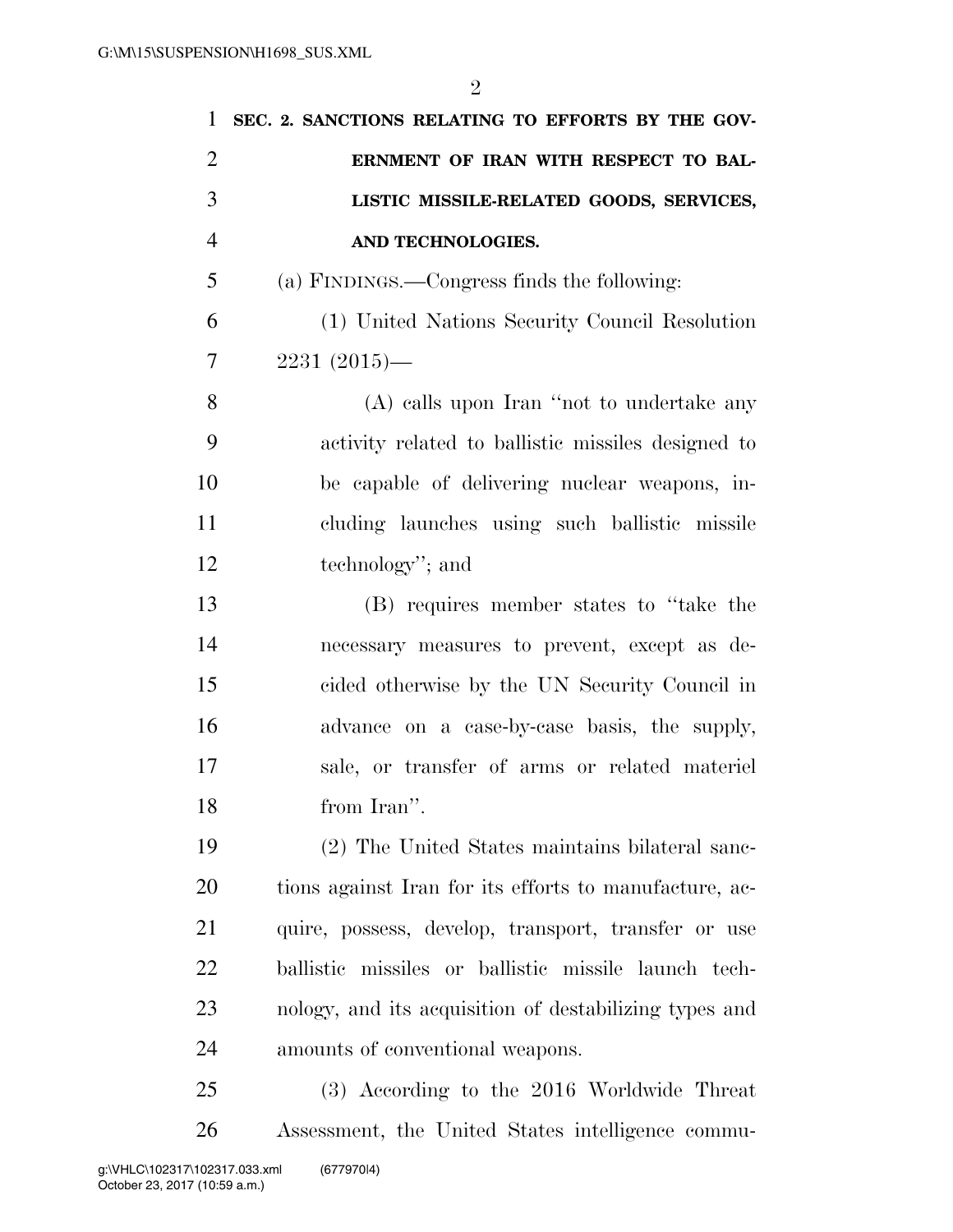nity judges ''that Tehran would choose ballistic mis- siles as its preferred method of delivering nuclear weapons, if it builds them. Iran's ballistic missiles are inherently capable of delivering [weapons of mass destruction], and Tehran already has the larg- est inventory of ballistic missiles in the Middle East. Iran's progress on space launch vehicles—along with its desire to deter the United States and its allies— provides Tehran with the means and motivation to develop longer-range missiles, including ICBMs.''. (4) Since the passage of United Nations Secu- rity Council 2231, Iran has conducted numerous tests of ballistic missiles designed to be capable of delivering nuclear weapons, and has acquired desta- bilizing types of conventional weapons. (5) Iran has pursued the ability to indigenously produce ballistic missile and cruise missile goods, services, and technologies. (b) STATEMENT OF POLICY.—It is the policy of the United States to prevent Iran from undertaking any activ- ity related to ballistic missiles designed to be capable of delivering nuclear weapons, including launches using such ballistic missile technology.

 (c) REPORT ON SUPPLY CHAIN OF IRAN'S BALLISTIC MISSILE PROGRAM.—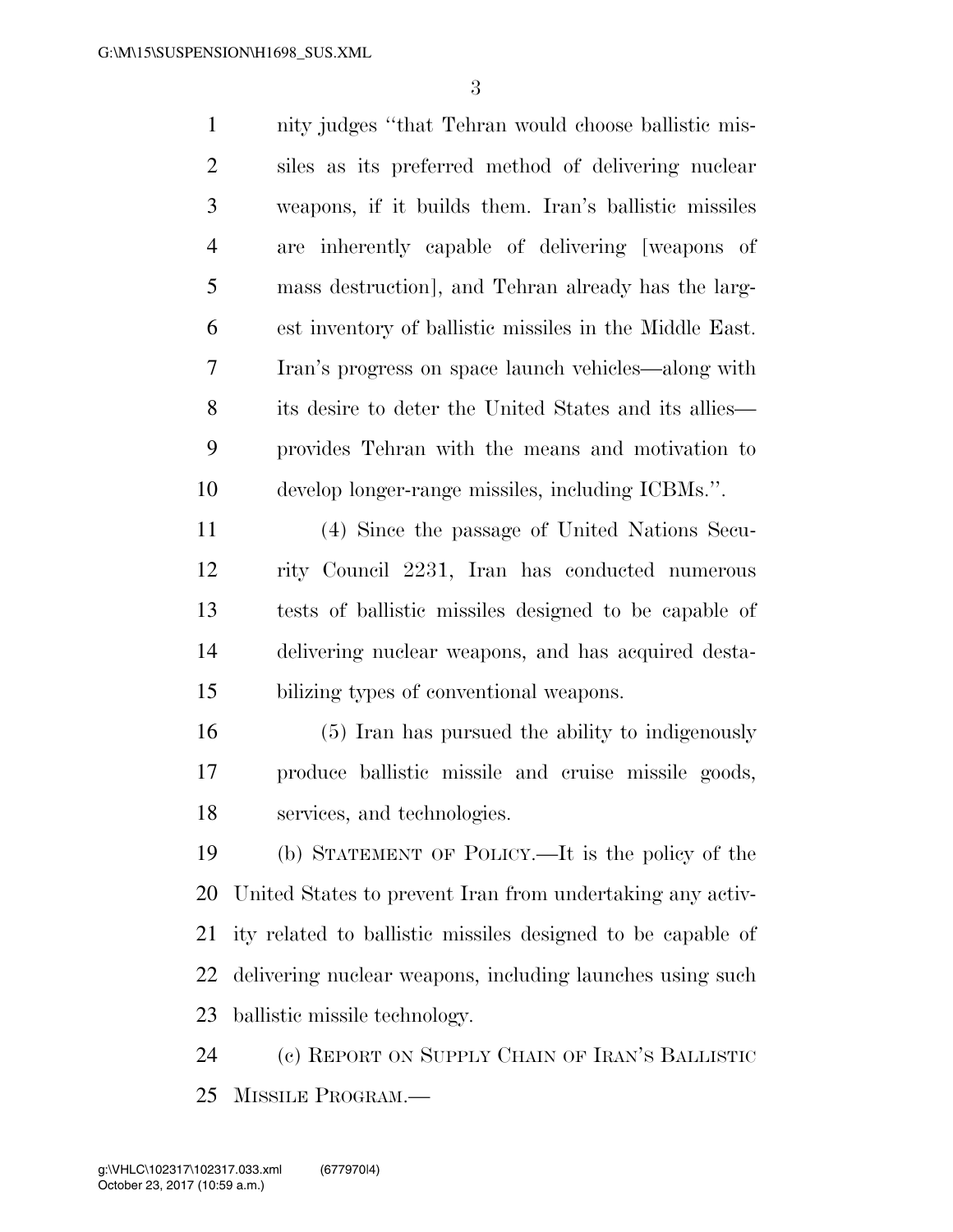(1) IN GENERAL.—Not later than 180 days after the date of the enactment of this Act, the President shall submit to the appropriate congres- sional committees a report that contains the fol- lowing: (A) An analysis of the foreign supply chain and domestic supply chain in Iran that directly or indirectly significantly facilitates, supports, or otherwise aids the Government of Iran's bal- listic missile program. (B) A description of the geographic dis- tribution of the foreign and domestic supply chain described in subparagraph (A). (C) An assessment of the Government of Iran's ability to indigenously manufacture or otherwise produce the goods, services, or tech- nology necessary to support its ballistic missile program. (D) An identification of foreign persons that have, based on credible information, di- rectly or indirectly facilitated or supported the development of the Government of Iran's bal-listic missile program, including the foreign and

domestic supply chain described in subpara-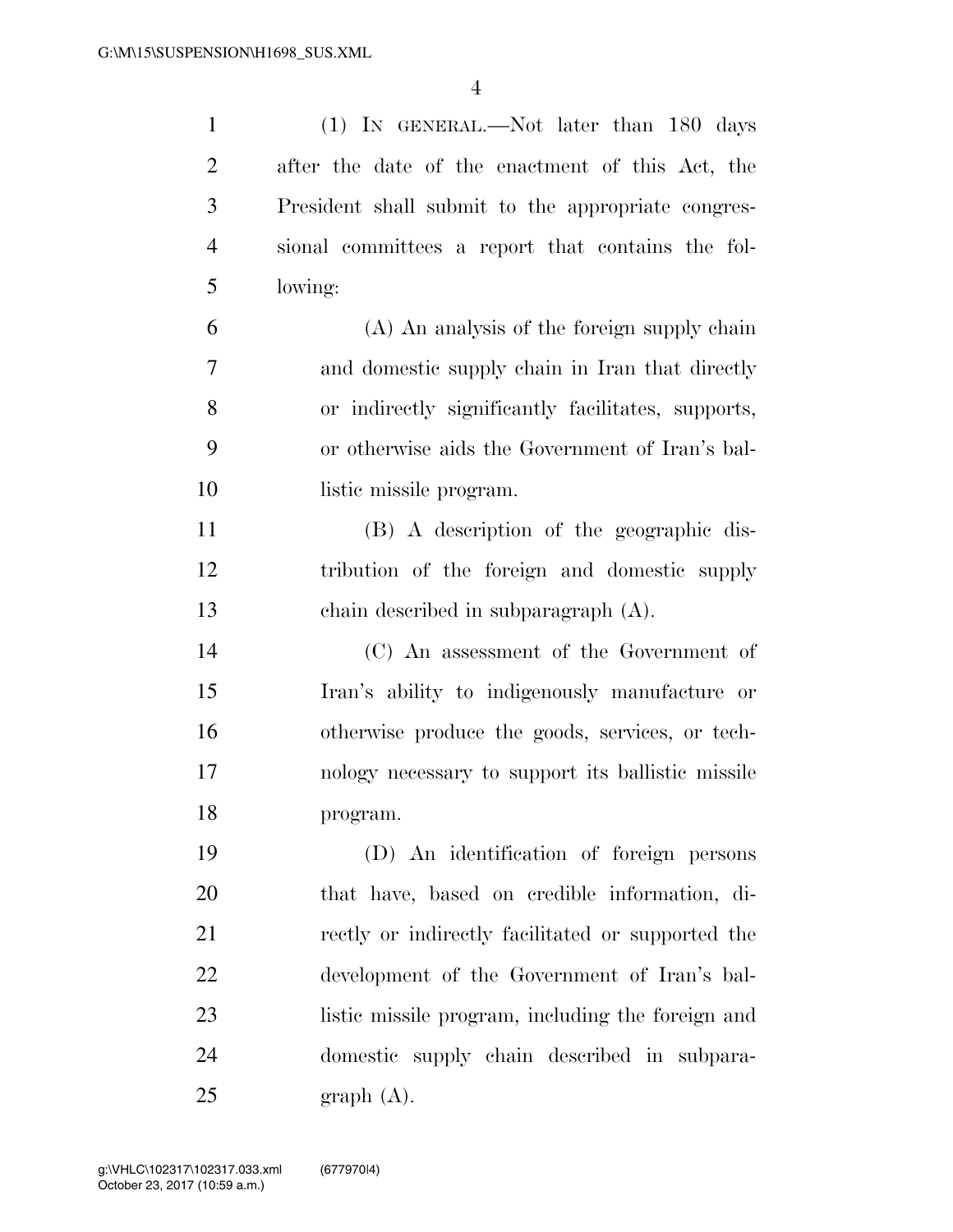| $\mathbf{1}$   | (E) A determination with respect to each                  |
|----------------|-----------------------------------------------------------|
| $\overline{2}$ | foreign person identified under subparagraph              |
| 3              | (D) as to whether the foreign person meets the            |
| $\overline{4}$ | criteria for designation under—                           |
| 5              | (i) paragraph $(1)$ of section $5(b)$ of                  |
| 6              | the Iran Sanctions Act of 1996 (Public                    |
| 7              | Law 104–172; 50 U.S.C. 1701 note), as                     |
| 8              | amended by this section;                                  |
| 9              | (ii) section 104 of the Countering                        |
| 10             | America's Adversaries Through Sanctions                   |
| 11             | Act (Public Law $115-44$ ); or                            |
| 12             | (iii) Executive Order $13382$ (2005).                     |
| 13             | (2) FORM.—The report required under para-                 |
| 14             | graph (1) shall be submitted in unclassified form,        |
| 15             | but may contain a classified annex.                       |
| 16             | (d) SANCTIONABLE ACTIVITIES WITH RESPECT TO               |
| 17             | WEAPONS OF MASS DESTRUCTION. - Paragraph (1) of           |
|                | 18 section 5(b) of the Iran Sanctions Act of 1996 (Public |
| 19             | Law 104–172; 50 U.S.C. 1701 note) is amended—             |
| 20             | $(1)$ in the heading, by striking "EXPORTS,               |
| 21             | TRANSFERS, AND TRANSSHIPMENTS" and inserting              |
| 22             | "WEAPONS OF MASS DESTRUCTION; BALLISTIC MIS-              |
| 23             | SILES; CONVENTIONAL WEAPONS";                             |
| 24             | $(2)$ by striking "Except as" and inserting the           |
| 25             | following:                                                |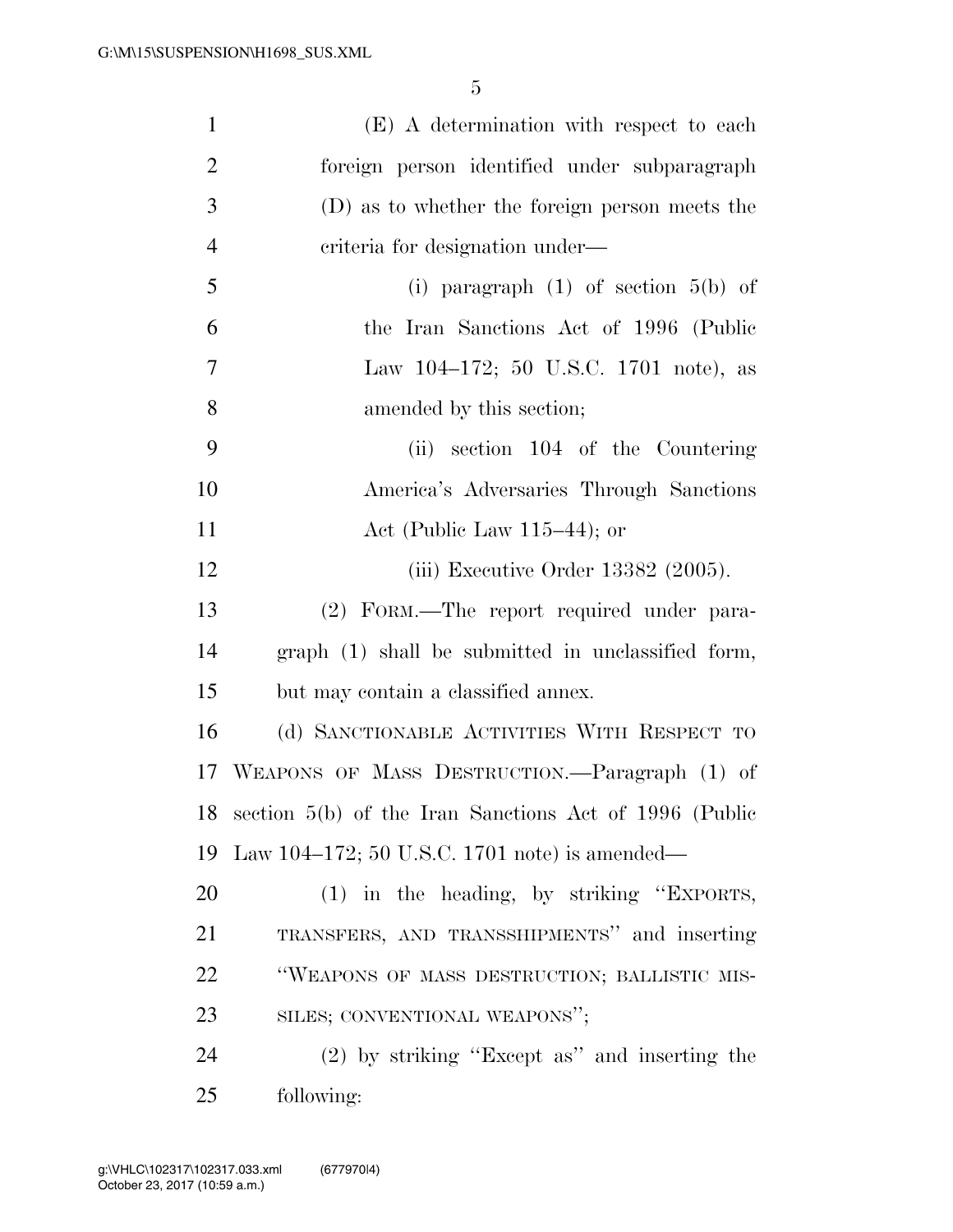| $\mathbf{1}$   | "(A) WEAPONS OF MASS DESTRUCTION.—                    |
|----------------|-------------------------------------------------------|
| $\overline{2}$ | Except as";                                           |
| 3              | $(3)$ by striking " $(A)$ on or after the date of the |
| $\overline{4}$ | enactment of the Iran Threat Reduction and Syria      |
| 5              | Human Rights Act of 2012" and inserting the fol-      |
| 6              | lowing:                                               |
| 7              | $\lq\lq(i)(I)$ on or after the date of the en-        |
| 8              | actment of the Iran Ballistic Missiles and            |
| 9              | International Sanctions Enforcement Act";             |
| 10             | $(4)$ by striking " $(B)$ knew" and inserting the     |
| 11             | following:                                            |
| 12             | "(II) knew";                                          |
| 13             | $(5)$ by striking " $(i)$ the export" and inserting   |
| 14             | the following:                                        |
| 15             | "(aa) the export";                                    |
| 16             | $(6)$ by striking "would likely" and inserting        |
| 17             | "may";                                                |
| 18             | $(7)$ by striking "(ii) the export" and inserting     |
| 19             | the following:                                        |
| 20             | "(bb) the export";                                    |
| 21             | $(8)$ by striking " $(I)$ acquire" and inserting the  |
| 22             | following:                                            |
| 23             | "(AA) acquire";                                       |
| 24             | $(9)$ by striking "; or" at the end of subpara-       |
| 25             | graph $(A)(ii)(II)(bb)(AA)$ (as so redesignated);     |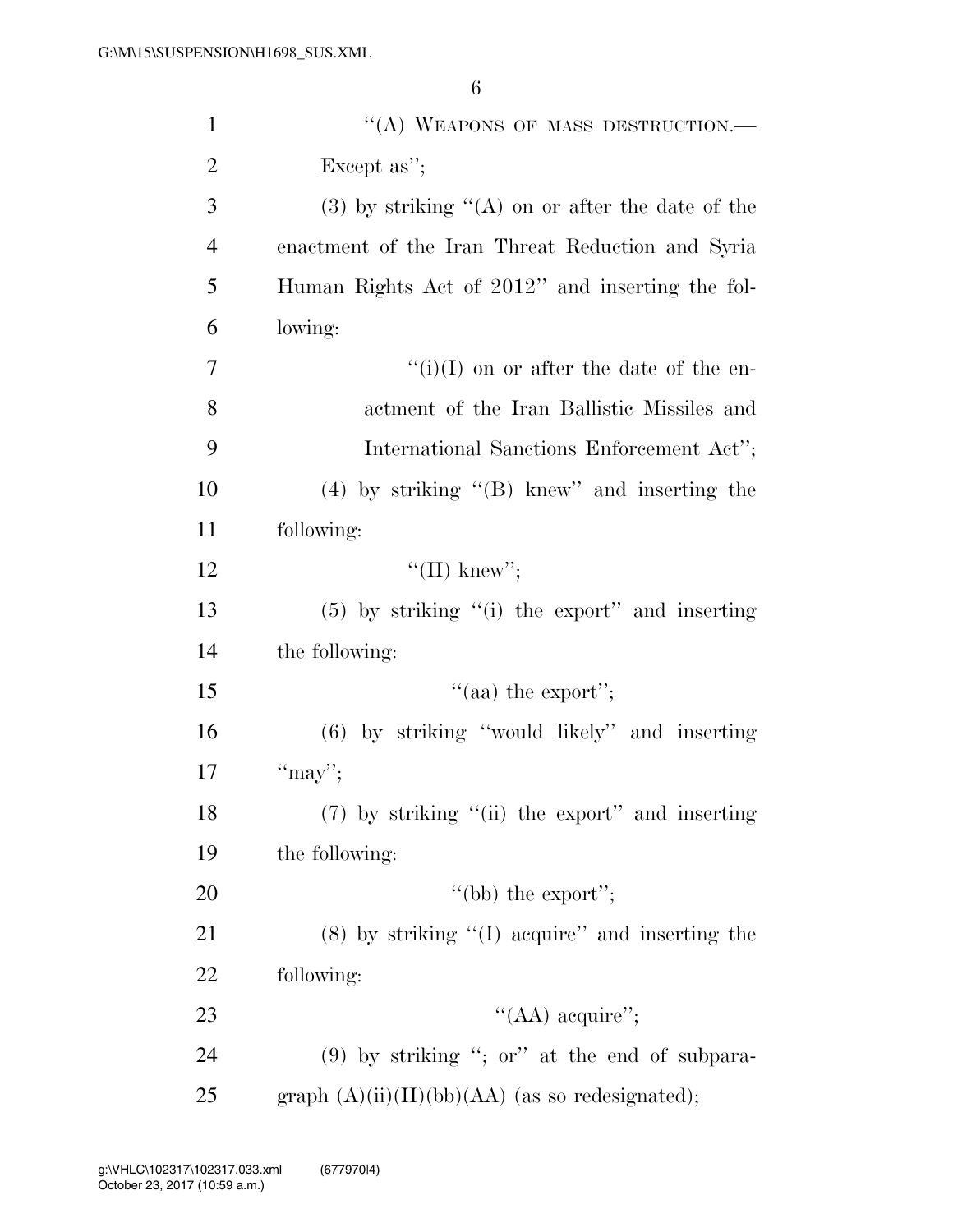| $\mathbf{1}$   | $(10)$ by inserting after subparagraph               |
|----------------|------------------------------------------------------|
| $\overline{2}$ | $(A)(ii)(II)(bb)(AA)$ (as so redesignated) the fol-  |
| 3              | lowing:                                              |
| $\overline{4}$ | "(BB) acquire or develop                             |
| 5              | ballistic missiles or ballistic mis-                 |
| 6              | sile launch technologies; or";                       |
| 7              | $(11)$ by striking " $(II)$ acquire" and inserting   |
| 8              | the following:                                       |
| 9              | "(CC) acquire";                                      |
| 10             | $(12)$ by striking the period at the end of sub-     |
| 11             | paragraph $(A)(ii)(II)(bb)(CC)$ (as so redesignated) |
| 12             | and inserting "; or"; and                            |
| 13             | $(13)$ by adding at the end of subparagraph $(A)$    |
| 14             | the following:                                       |
| 15             | "(ii) knowingly exports or transfers,                |
| 16             | permits or otherwise facilitates the<br><b>or</b>    |
| 17             | transshipment or re-export of, goods, serv-          |
| 18             | ices, technology, or other items to Iran             |
| 19             | that materially supports Iran's efforts to—          |
| 20             | "(I) acquire or develop ballistic                    |
| 21             | missiles or ballistic missile launch                 |
| 22             | technologies; or                                     |
| 23             | "(II) acquire or develop desta-                      |
| 24             | bilizing numbers and types of ad-                    |
| 25             | vanced conventional weapons (as such                 |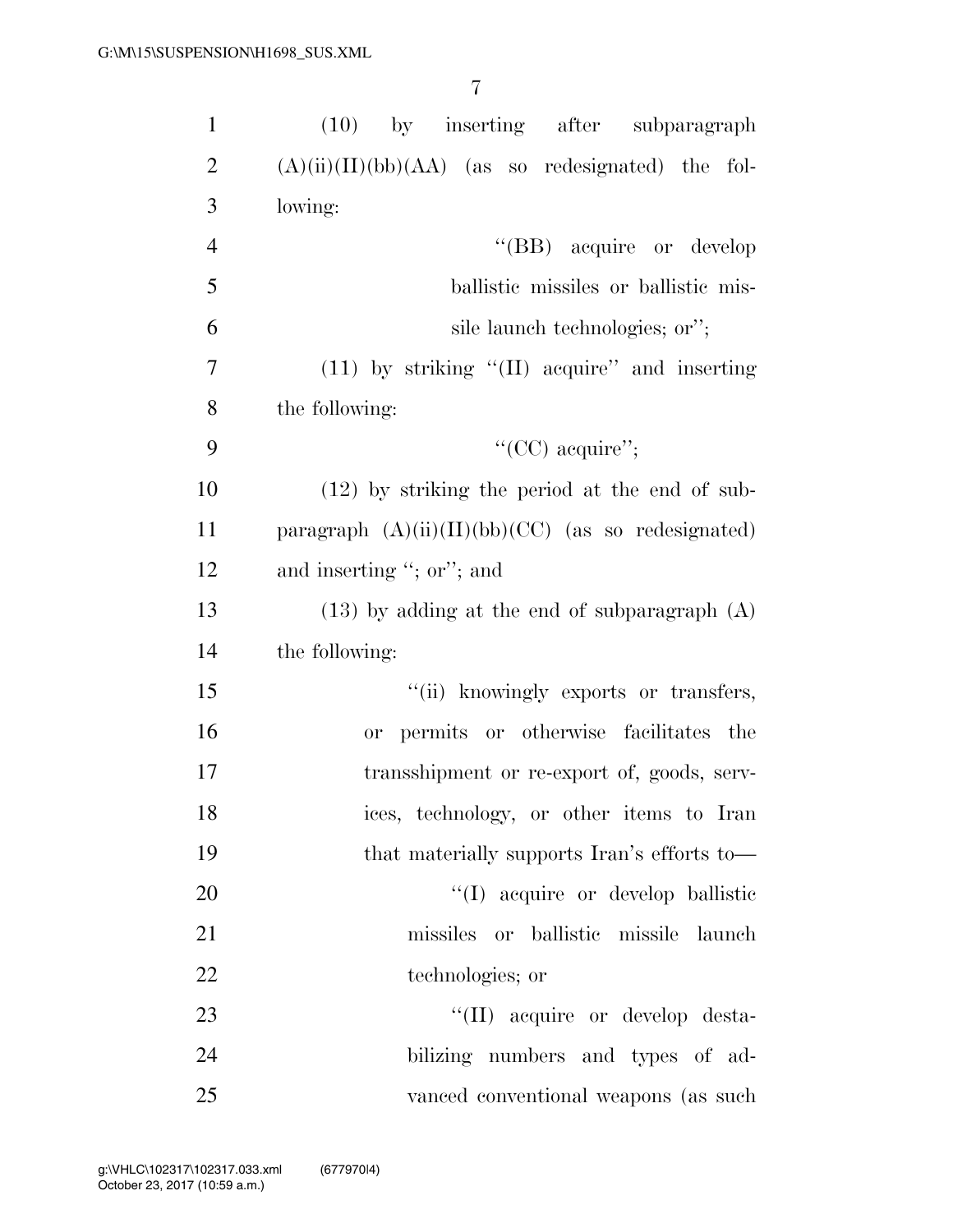| $\mathbf{1}$   | term is defined in paragraphs (1) and                     |
|----------------|-----------------------------------------------------------|
| $\overline{2}$ | $(2)$ of section 1608 of the Iran-Iraq                    |
| 3              | Non-Proliferation Act<br>of<br>Arms                       |
| $\overline{4}$ | $1992)$ .".                                               |
| 5              | (e) SANCTIONABLE ACTIVITIES WITH RESPECT TO               |
| 6              | BALLISTIC MISSILES.—Paragraph (1) of section 5(b) of      |
| 7              | the Iran Sanctions Act of 1996 (Public Law $104-172$ ; 50 |
| 8              | U.S.C. 1701 note), as amended by subsection (e), is fur-  |
| 9              | ther amended by adding at the end the following:          |
| 10             | "(B) ADDITIONAL BALLISTIC MISSILE-RE-                     |
| 11             | LATED GOODS, SERVICES, AND TECHNOLOGY.-                   |
| 12             | "(i) ADDITIONAL AUTHORITY.—The                            |
| 13             | President shall impose the sanctions de-                  |
| 14             | scribed in paragraph $(8)$ , $(10)$ , or $(12)$ of        |
| 15             | section $6(a)$ , as the case may be, with re-             |
| 16             | spect to-                                                 |
| 17             | "(I) an agency or instrumentality                         |
| 18             | of the Government of Iran if the                          |
| 19             | President determines that the agency                      |
| 20             | or instrumentality, on or after the                       |
| 21             | date of the enactment of this subpara-                    |
| 22             | graph, knowingly seeks to develop,                        |
| 23             | procure, or acquire goods, services, or                   |
| 24             | technology that materially supports                       |
| 25             | efforts by the Government of Iran                         |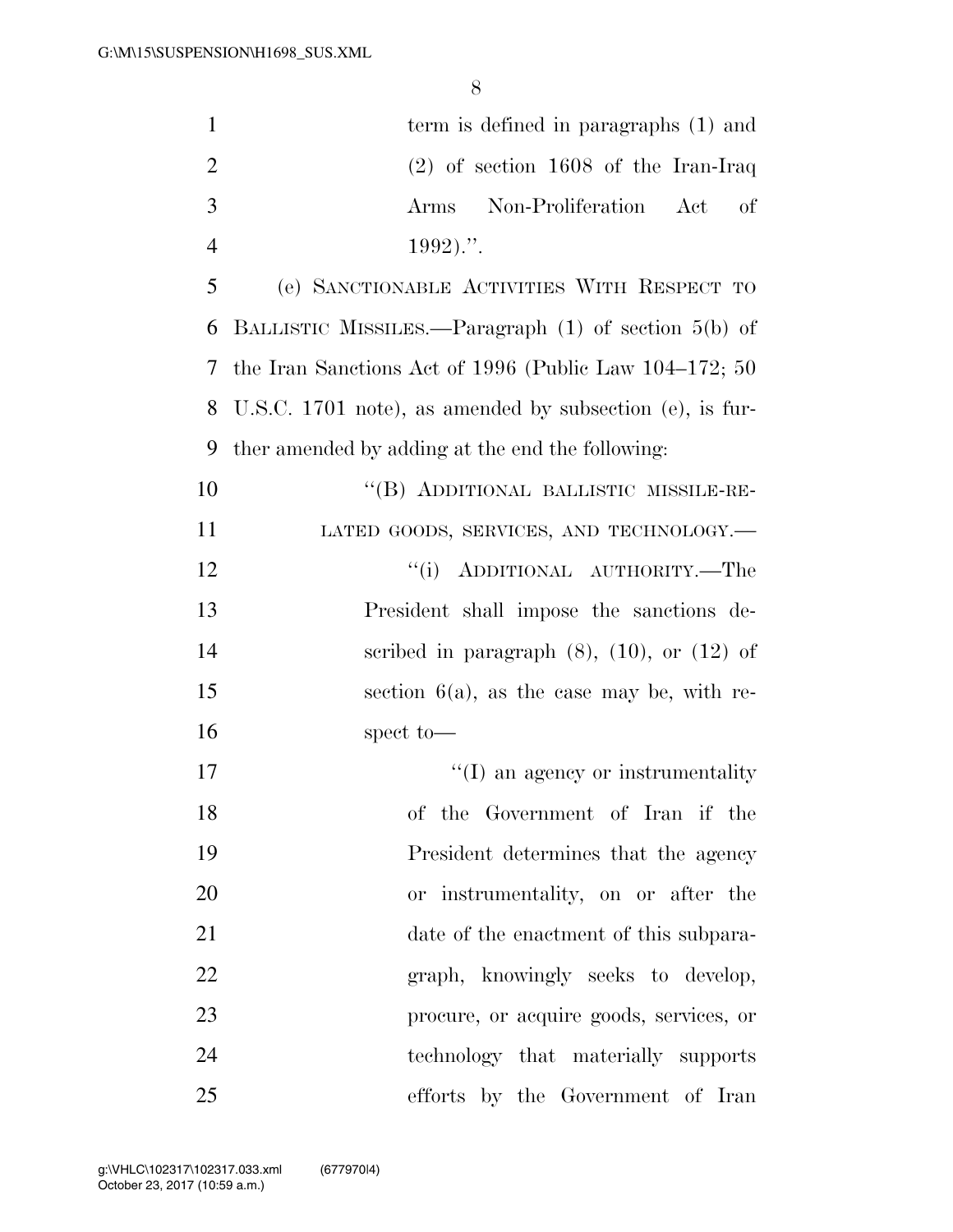with respect to ballistic missile-related goods, services, and technologies as described in clause (iii);

4 ''(II) a foreign person or an agency or instrumentality of a foreign state if the President determines that the person or agency or instrumen- tality knowingly, on or after the date of the enactment of this paragraph, provides significant material support 11 to the Government of Iran that sup- ports efforts by the Government of Iran with respect to ballistic missile- related goods, services, and tech- nologies as described in clause (iii); and

 $\text{``(III)}$  a foreign person that the President determines knowingly en- gages in a significant transaction or 20 transactions with, or provides signifi- cant financial services for, a foreign person or an agency or instrumen- tality of a foreign state described in 24 subclause (I) or (II) with respect to ballistic missile-related goods, services,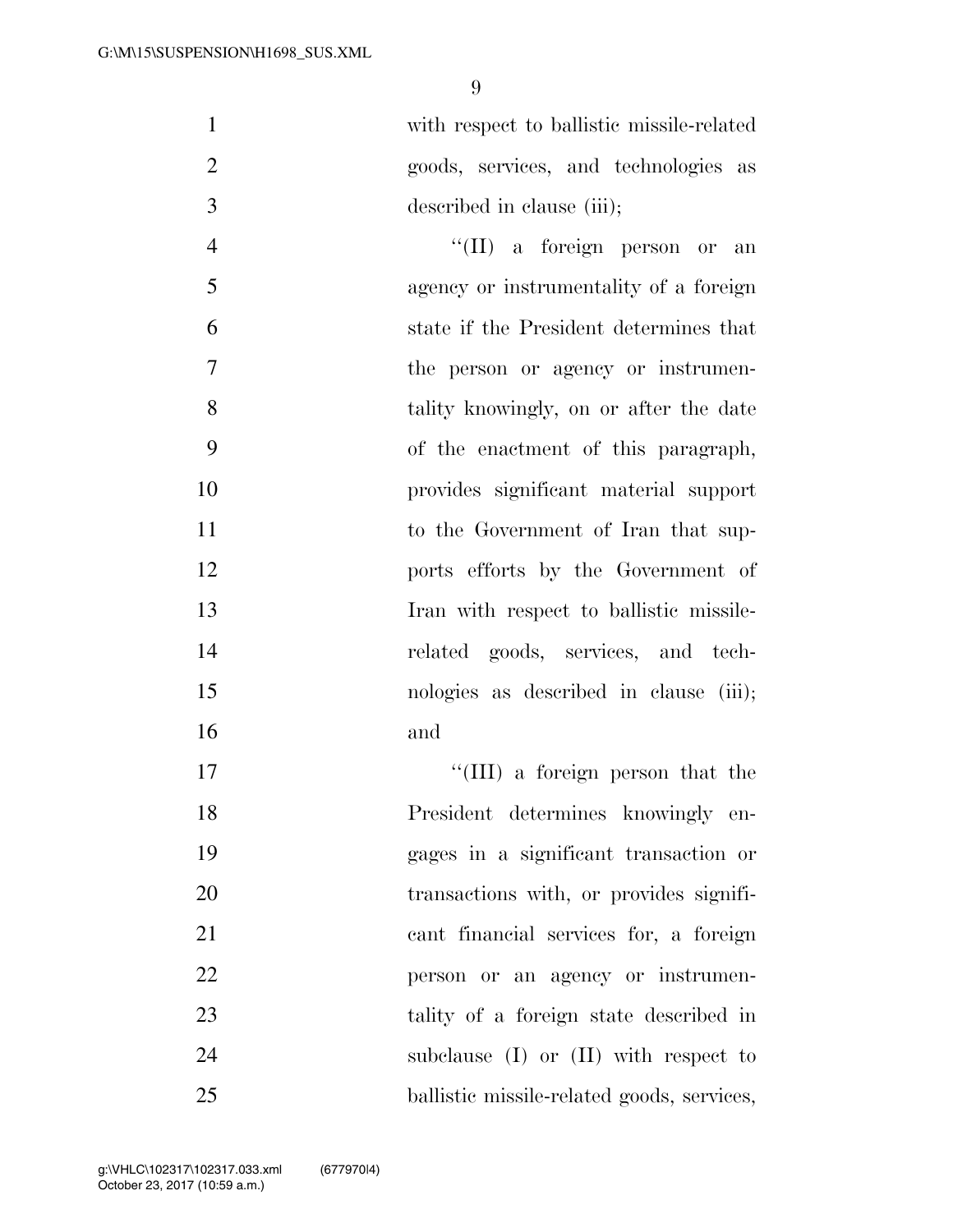| $\mathbf{1}$   | and technologies as described in          |
|----------------|-------------------------------------------|
| $\overline{2}$ | clause (iii).                             |
| $\mathfrak{Z}$ | "(ii) DETERMINATION AND REPORT            |
| $\overline{4}$ | ON BALLISTIC MISSILE TESTS.-              |
| 5              | "(I) IN GENERAL.—Not later                |
| 6              | than 30 days after the date on which      |
| 7              | the President determines that the         |
| 8              | Government of Iran has conducted a        |
| 9              | test of a ballistic missile that fails to |
| 10             | comply with, violates, or is in defiance  |
| 11             | of United Nations Security Council        |
| 12             | Resolution 2231 (2015), the President     |
| 13             | shall submit to the appropriate con-      |
| 14             | gressional committees a report that       |
| 15             | identifies each senior official of the    |
| 16             | Government of Iran that the Presi-        |
| 17             | dent determines is responsible for or-    |
| 18             | dering, controlling, or otherwise di-     |
| 19             | recting the missile test.                 |
| 20             | $``(II)$ MATTERS TO<br>BE<br>IN-          |
| 21             | CLUDED.—The report required<br>$-$ by     |
| 22             | subclause (I) should include available    |
| 23             | information on the ballistic missile or   |
| 24             | the generic class of ballistic missile or |
| 25             | space rocket that was launched; the       |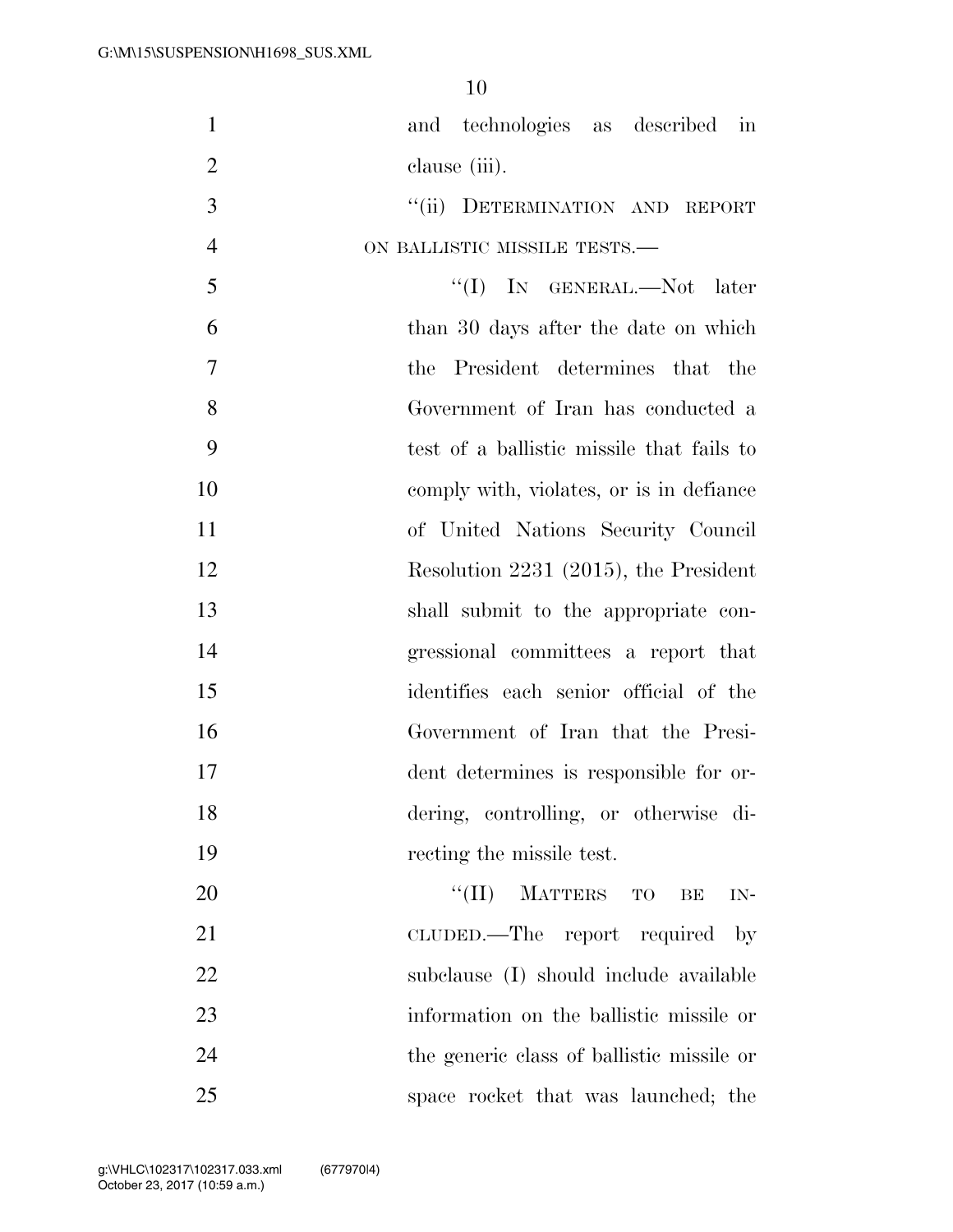| $\mathbf{1}$   | trajectory, duration, range, and alti-        |
|----------------|-----------------------------------------------|
| $\overline{2}$ | tude of the missile flight; the dura-         |
| 3              | tion, range, and altitude of the flight       |
| $\overline{4}$ | of each stage of the missile; the loca-       |
| 5              | tion of the launch point and impact           |
| 6              | point; the payload; and other technical       |
| $\tau$         | information that is available.                |
| 8              | "(III) FORM.—The report re-                   |
| 9              | quired by subclause (I) shall be sub-         |
| 10             | mitted in unclassified form, but may          |
| 11             | contain a classified annex.                   |
| 12             | "(iii) EFFORTS BY THE GOVERNMENT              |
| 13             | IRAN WITH RESPECT TO BALLISTIC<br>OF          |
| 14             | MISSILE-RELATED GOODS, SERVICES, AND          |
| 15             | TECHNOLOGIES DESCRIBED.-                      |
| 16             | "(I) IN GENERAL.—For purposes                 |
| 17             | of subclauses $(I)$ , $(II)$ , and $(III)$ of |
| 18             | clause (i), and except as provided in         |
| 19             | subclause (II) of this clause, efforts        |
| 20             | by the Government of Iran with re-            |
| 21             | spect to ballistic missile-related goods,     |
| 22             | services, and technologies described in       |
| 23             | this subsection are efforts by the Gov-       |
| 24             | ernment of Iran to manufacture, ac-           |
| 25             | quire, possess, develop, transport,           |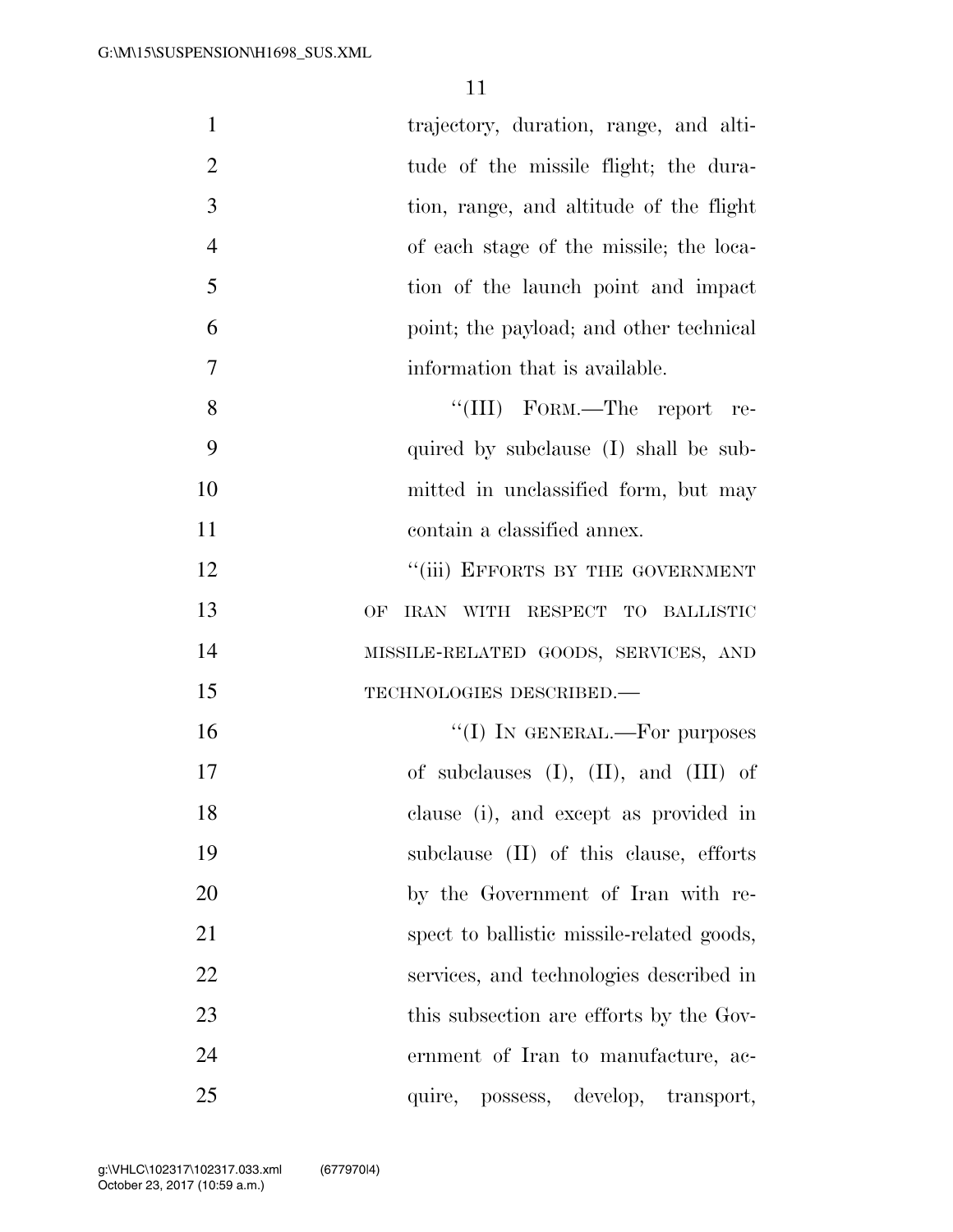| $\mathbf{1}$   | transfer, test or use ballistic missiles |
|----------------|------------------------------------------|
| $\overline{2}$ | or associated goods, services, or tech-  |
| 3              | nology by the Government of Iran, in-    |
| $\overline{4}$ | cluding efforts by the Government of     |
| 5              | Iran to manufacture, acquire, possess,   |
| 6              | develop, transport, transfer, pur-       |
| $\tau$         | chase—                                   |
| 8              | "(aa) goods, services, or                |
| 9              | technology listed on the Missile         |
| 10             | Technology Control<br>Regime             |
| 11             | Equipment and Technology                 |
| 12             | Annex of October 8, 2015, and            |
| 13             | subsequent revisions that have           |
| 14             | been acquired outside of the Pro-        |
| 15             | curement Working Group or not            |
| 16             | otherwise approved by the United         |
| 17             | Nations Security Council; or             |
| 18             | "(bb) goods, services, or                |
| 19             | technology not described in the          |
| 20             | matter preceding item (aa) or            |
| 21             | item (aa) but which nevertheless         |
| 22             | the President determines would           |
| 23             | be, if such goods, services, or          |
| 24             | technology were United States            |
| 25             | goods, services, or technology,          |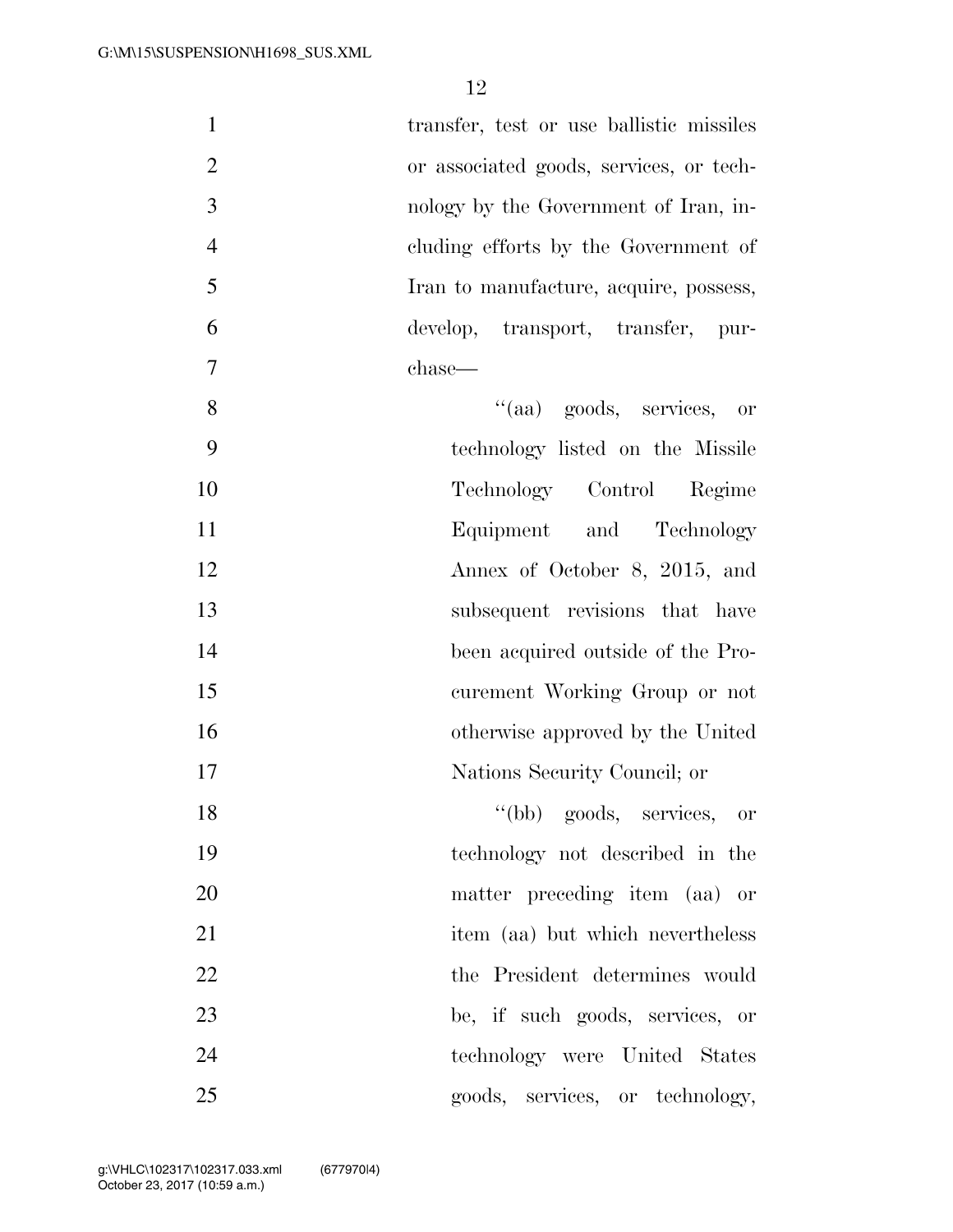| $\mathbf{1}$   | prohibited for export to Iran be-         |
|----------------|-------------------------------------------|
| $\overline{2}$ | cause of their potential to materi-       |
| 3              | ally support the development of           |
| $\overline{4}$ | ballistic missile systems or bal-         |
| 5              | listic missile launch technologies.       |
| 6              | "(II) EXCEPTION.—Subclause (I)            |
| 7              | shall not apply with respect to efforts   |
| 8              | by the Government of Iran with re-        |
| 9              | spect to ballistic missile-related goods, |
| 10             | services, and technologies that have      |
| 11             | been approved under paragraph 4 of        |
| 12             | Annex B of United Nations Security        |
| 13             | Council Resolution 2231 (2015).           |
| 14             | "(iv) PROCUREMENT WORKING GROUP           |
| 15             | DEFINED.—In clause $(iii)(I)$ , the term  |
| 16             | 'procurement working group' means the     |
| 17             | Procurement Working Group of the Joint    |
| 18             | Commission established under Annex IV of  |
| 19             | the applicable provisions in Annex A of   |
| 20             | United Nations Security Council Resolu-   |
| 21             | tion 2231 (2015).                         |
| 22             | "(v) ADDITIONAL REPORT ON BAL-            |
| 23             | LISTIC MISSILE TESTS.—                    |
| 24             | "(I) IN GENERAL.—Not later                |
| 25             | than January 31 of each calendar          |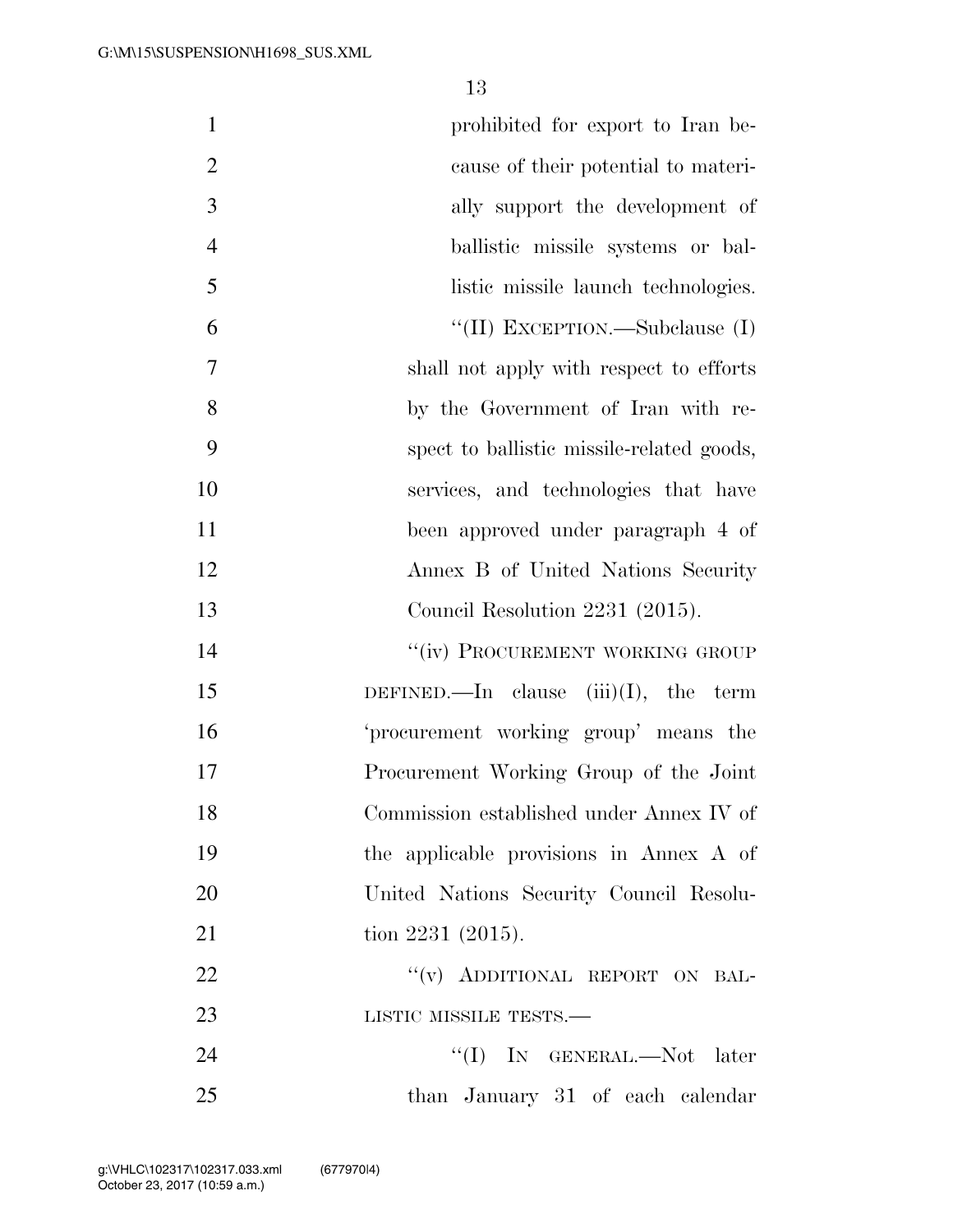| $\mathbf{1}$   | year, the President should submit to                     |
|----------------|----------------------------------------------------------|
| $\overline{2}$ | the Committee on Foreign Affairs of                      |
| 3              | the House of Representatives and the                     |
| $\overline{4}$ | Committee on Foreign Relations of                        |
| 5              | the Senate a report that specifies the                   |
| 6              | number and generic class of ballistic                    |
| 7              | missiles and space rockets launched                      |
| 8              | by Iran during the preceding calendar                    |
| 9              | year and the dates of each missile                       |
| 10             | launch and the type of missile                           |
| 11             | launched on each relevant date. The                      |
| 12             | report should include definitions used                   |
| 13             | for classifying the generic classes of                   |
| 14             | missiles.                                                |
| 15             | "(II) FORM.—The report re-                               |
| 16             | quired by subclause (I) shall be sub-                    |
| 17             | mitted in unclassified form, but may                     |
| 18             | contain a classified annex.".                            |
| 19             | (f) SANCTIONABLE ACTIVITIES WITH RESPECT TO              |
| 20             | CONVENTIONAL WEAPONS.—Paragraph (1) of section           |
| 21             | 5(b) of the Iran Sanctions Act of 1996 (Public Law 104–  |
| 22             | 172; 50 U.S.C. 1701 note), as amended by subsections     |
| 23             | (e) and (f), is further amended by adding at the end the |
| 24             | following:                                               |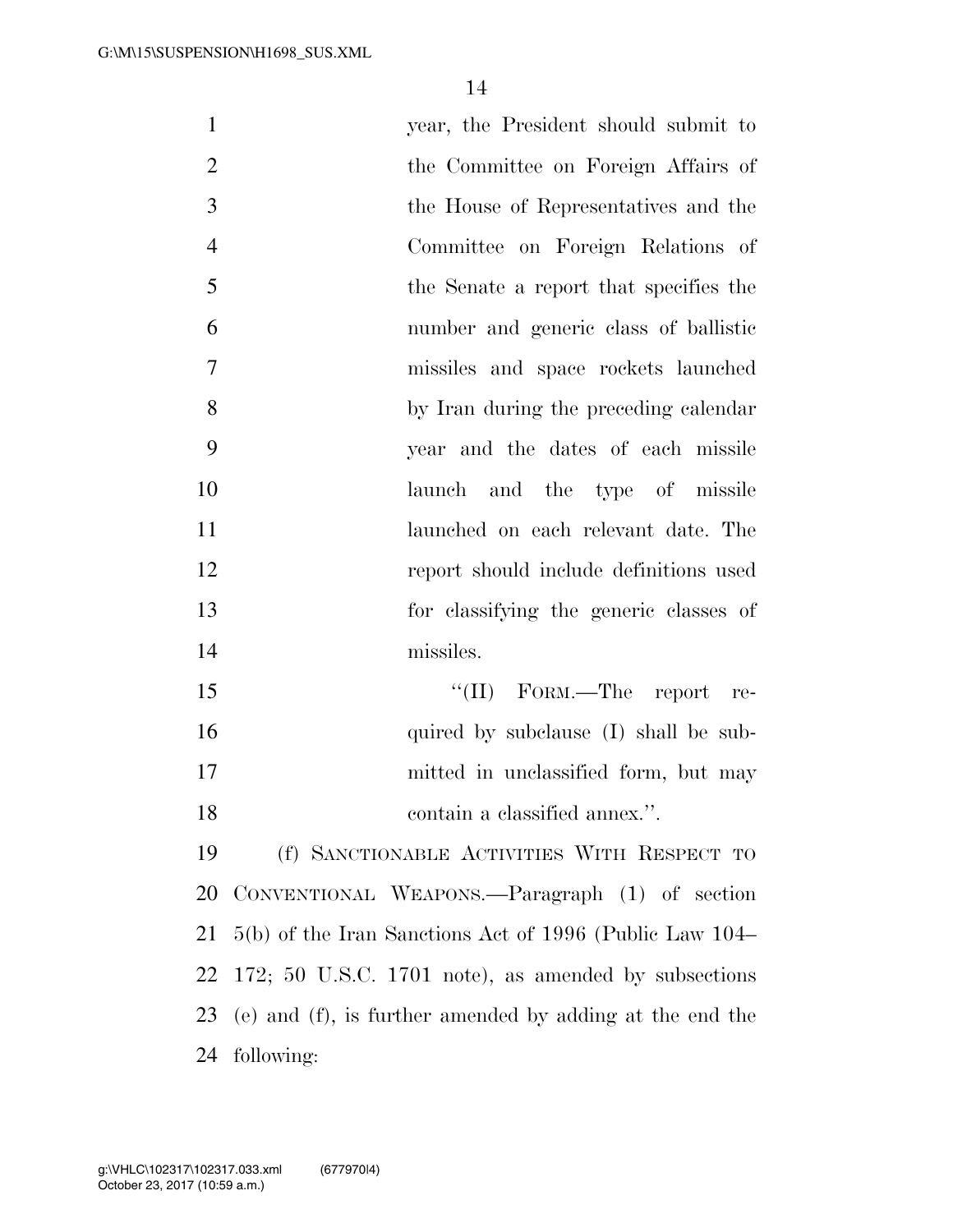1 ''(C) CONVENTIONAL WEAPONS.—The President shall impose the sanctions described 3 in paragraph  $(8)$  or  $(12)$  of section  $6(a)$ , as the case may be, with respect to a foreign person or an agency or instrumentality of a foreign state if the President determines that the per- son or agency or instrumentality knowingly, on or after the date of the enactment of this para- graph, imports, exports, or re-exports to, into, or from Iran, whether directly or indirectly, any significant arms or related materiel prohibited under paragraph (5) or (6) of Annex B of United Nations Security Council Resolution 2231 (2015).''.

 (g) EXCEPTION AND DEFINITIONS.—Paragraph (1) of section 5(b) of the Iran Sanctions Act of 1996 (Public Law 104–172; 50 U.S.C. 1701 note), as amended by sub- sections (e), (f), and (g), is further amended by adding at the end the following:

20 "'(D) EXCEPTION.—The President may not impose sanctions under subparagraph (B) or (C) with respect to a foreign person or a United States person if the President determines that the person has exercised due diligence in estab-lishing and enforcing official policies, proce-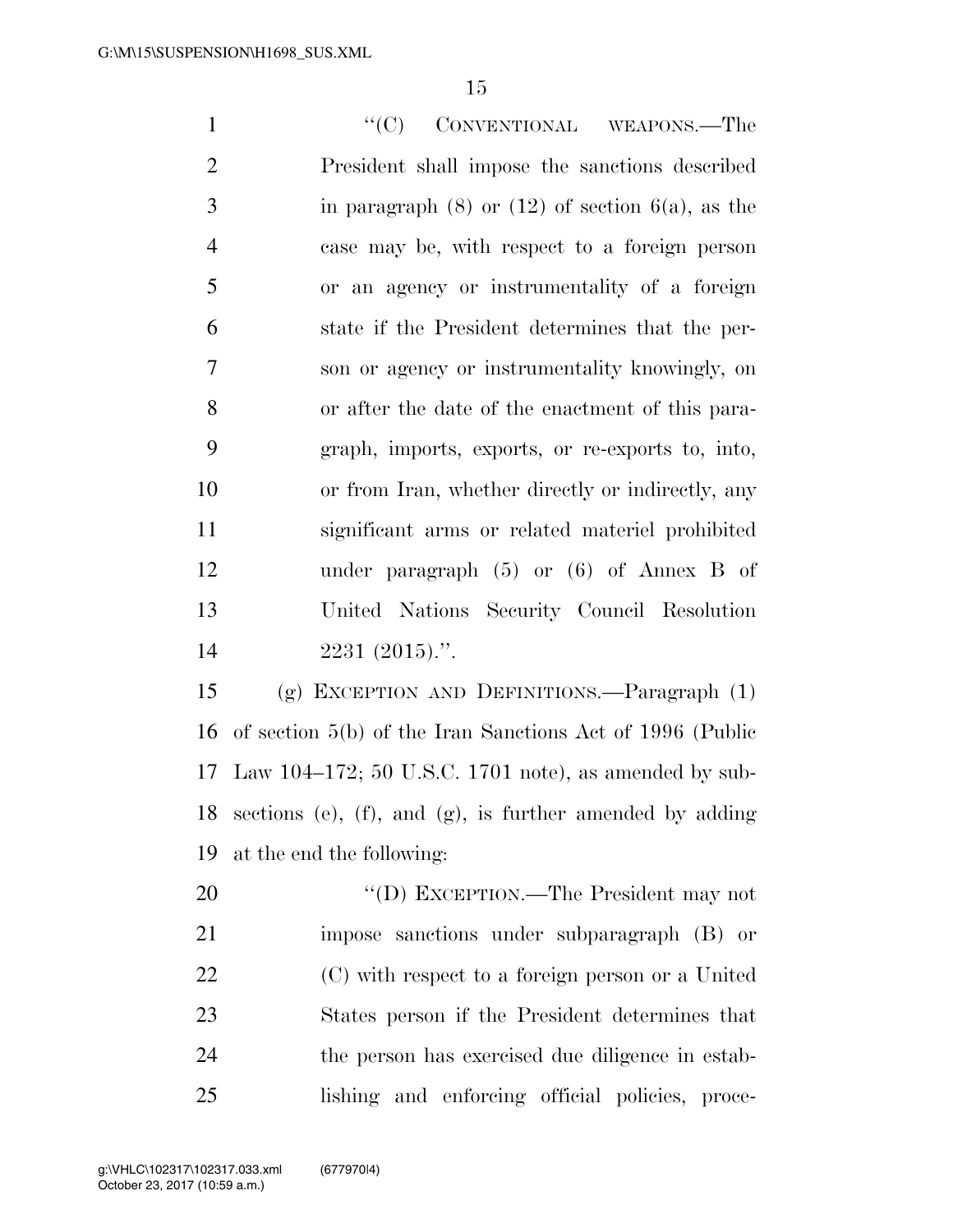| $\mathbf{1}$   | dures, and controls to ensure that the person       |
|----------------|-----------------------------------------------------|
| $\overline{2}$ | does not sell, supply, or transfer to or from       |
| 3              | Iran materials the sale, supply, or transfer of     |
| $\overline{4}$ | which would subject a person to the imposition      |
| 5              | of sanctions under subparagraph $(B)$ or $(C)$ , as |
| 6              | the case may be, or conduct or facilitate a fi-     |
| 7              | nancial transaction for such a sale, supply, or     |
| 8              | transfer.                                           |
| 9              | "(E) DEFINITIONS.—In subparagraphs                  |
| 10             | $(B)$ and $(C)$ of this paragraph:                  |
| 11             | $``(i)$ AGENCY OR<br><b>INSTRUMEN-</b>              |
| 12             | TALITY.—The term 'agency or instrumen-              |
| 13             | tality' has the meaning given such term in          |
| 14             | section 1603(b) of title 28, United States          |
| 15             | Code.                                               |
| 16             | "(ii) FOREIGN STATE.—The<br>term                    |
| 17             | 'foreign state' has the meaning given such          |
| 18             | term in section $1603(a)$ of title 28, United       |
| 19             | States Code.                                        |
| 20             | "(iii) GOVERNMENT OF IRAN.—The                      |
| 21             | term 'Government of Iran' has the mean-             |
| 22             | ing given such term in section 560.304 of           |
| 23             | title 31, Code of Federal Regulations, as           |
| 24             | such section was in effect on January 1,            |
| 25             | 2016.                                               |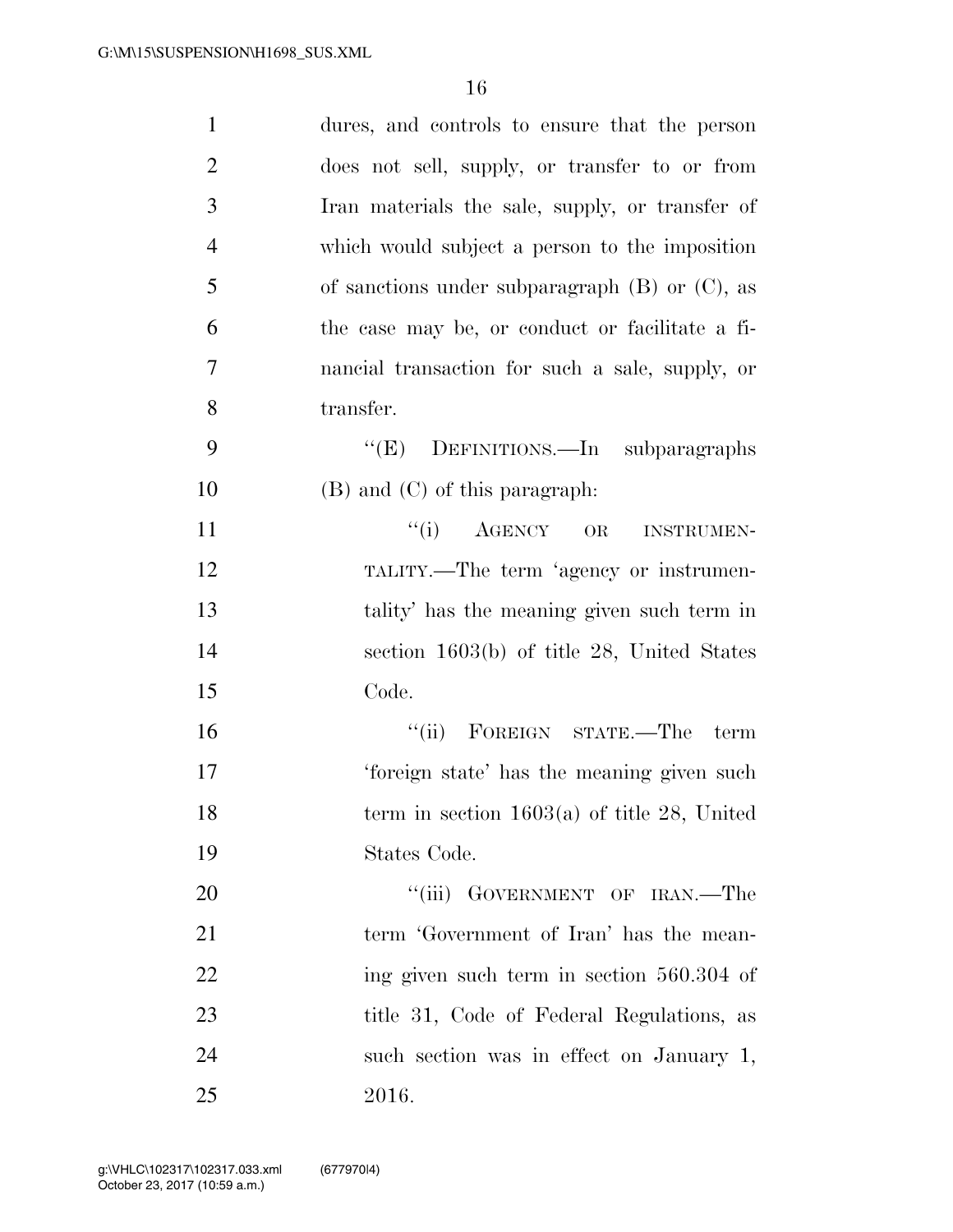| $\mathbf{1}$   | "(iv) SIGNIFICANT TRANSACTION OR                   |
|----------------|----------------------------------------------------|
| $\overline{2}$ | TRANSACTIONS; SIGNIFICANT FINANCIAL                |
| 3              | SERVICES.—The terms 'significant trans-            |
| $\overline{4}$ | action or transactions' and 'significant fi-       |
| 5              | nancial services' shall be determined in ac-       |
| 6              | cordance with section $561.404$ of title 31,       |
| 7              | Code of Federal Regulations, as such sec-          |
| 8              | tion $561.404$ was in effect on January 1,         |
| 9              | $2016."$ .                                         |
| 10             | (h) SANCTIONS DESCRIBED.—Section $6(a)$ of the     |
| 11             | Iran Sanctions Act of 1996 (Public Law 104-172; 50 |
| 12             | U.S.C. $1701$ note) is amended—                    |
|                |                                                    |
| 13             | $(1)$ by striking paragraph $(10)$ and inserting   |
| 14             | the following:                                     |
| 15             | $``(10)$ INADMISSIBILITY TO UNITED STATES.—        |
| 16             | "(A) IN GENERAL.—The President may di-             |
| 17             | rect the Secretary of State to deny a visa to,     |
| 18             | and the Secretary of Homeland Security to ex-      |
| 19             | clude from the United States and, if the indi-     |
| 20             | vidual has been issued a visa or other docu-       |
| 21             | mentation, revoke, in accordance with the Im-      |
| 22             | migration and Nationality Act (8 U.S.C. 1101)      |
| 23             | et seq.) the visa or other documentation of any    |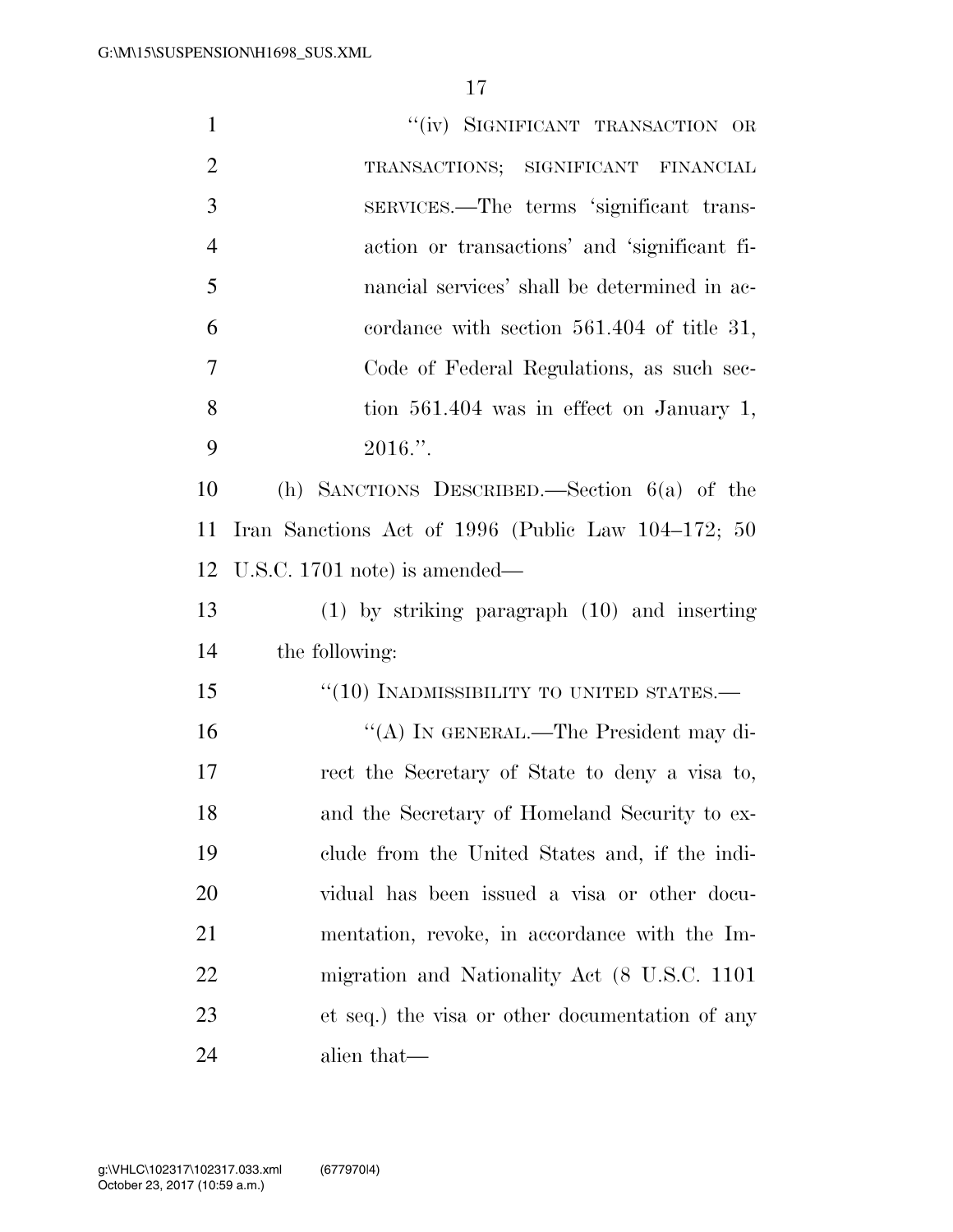| $\mathbf{1}$   | "(i) is designated pursuant to sub-                   |
|----------------|-------------------------------------------------------|
| $\overline{2}$ | paragraph (B) or (C) of section $5(b)(1)$ ; or        |
| 3              | "(ii) the President determines is a                   |
| $\overline{4}$ | corporate officer or principal of, or a               |
| 5              | shareholder with a controlling interest in, a         |
| 6              | sanctioned person.                                    |
| $\tau$         | "(B) EXCEPTION TO COMPLY WITH                         |
| 8              | NATIONS HEADQUARTERS AGREE-<br><b>UNITED</b>          |
| 9              | $MENT.$ Sanctions under subparagraph $(A)$            |
| 10             | shall not apply to an alien if admitting the alien    |
| 11             | into the United States is necessary to permit         |
| 12             | the United States to comply with the Agree-           |
| 13             | ment regarding the Headquarters of the United         |
| 14             | Nations, signed at Lake Success June 26,              |
| 15             | 1947, and entered into force November 21,             |
| 16             | 1947, between the United Nations and the              |
| 17             | United States, or other applicable international      |
| 18             | obligations.";                                        |
| 19             | $(2)$ by redesignating paragraph $(12)$ as para-      |
| 20             | $graph(13)$ ; and                                     |
| 21             | $(3)$ by inserting after paragraph $(11)$ the fol-    |
| 22             | lowing:                                               |
| 23             | "(12) EXPORT SANCTION.—In the case of an              |
| 24             | agency or instrumentality of a foreign state, no item |
| 25             | on the United States Munitions List or Commerce       |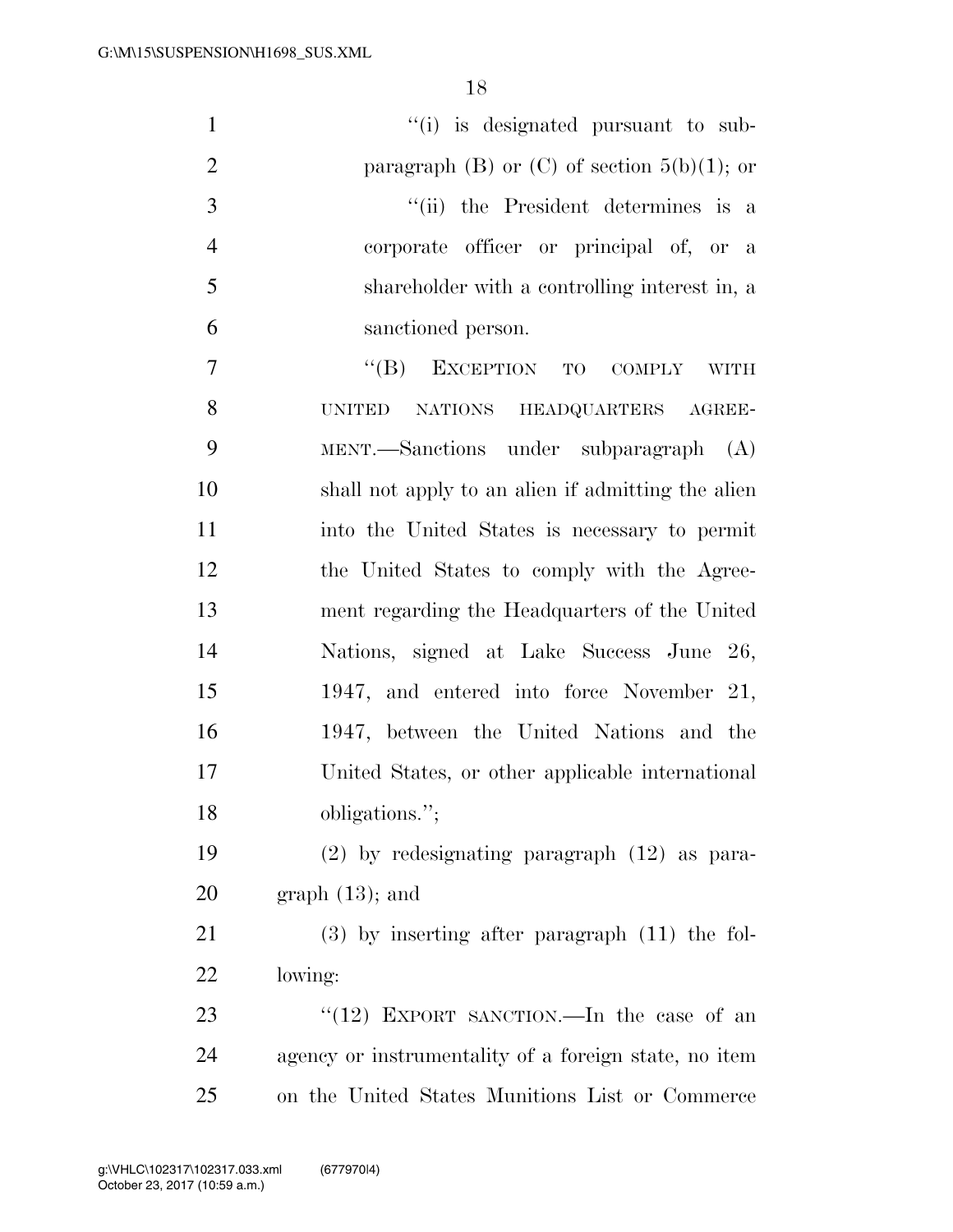- Munitions List may be exported to that foreign state 2 for a period of two years.".
- (i) RULE OF CONSTRUCTION.—The sanctions that are required to be imposed under this section and the amendments made by this section are in addition to other similar or related sanctions that are required to be im-posed under any other provision of law.
- (j) IMPLEMENTATION.—The President may exercise all authorities provided under sections 203 and 205 of the International Emergency Economic Powers Act (50 U.S.C. 1702 and 1704) to carry out any amendments made by this section.
- (k) IMPLEMENTATION PLAN.—Not later than 60 days after the date of the enactment of this Act, the Presi- dent shall transmit to the appropriate congressional com-mittees a plan to implement—
- (1) paragraph (1) of section 5(b) of the Iran Sanctions Act of 1996 (Public Law 104–172; 50 U.S.C. 1701 note), as amended by this section; and (2) section 104 of the Countering America's Adversaries Through Sanctions Act (Public Law 115–44).
- 23 (1) EFFECTIVE DATE.—
- 24 (1) IN GENERAL.—The amendments made by this section shall—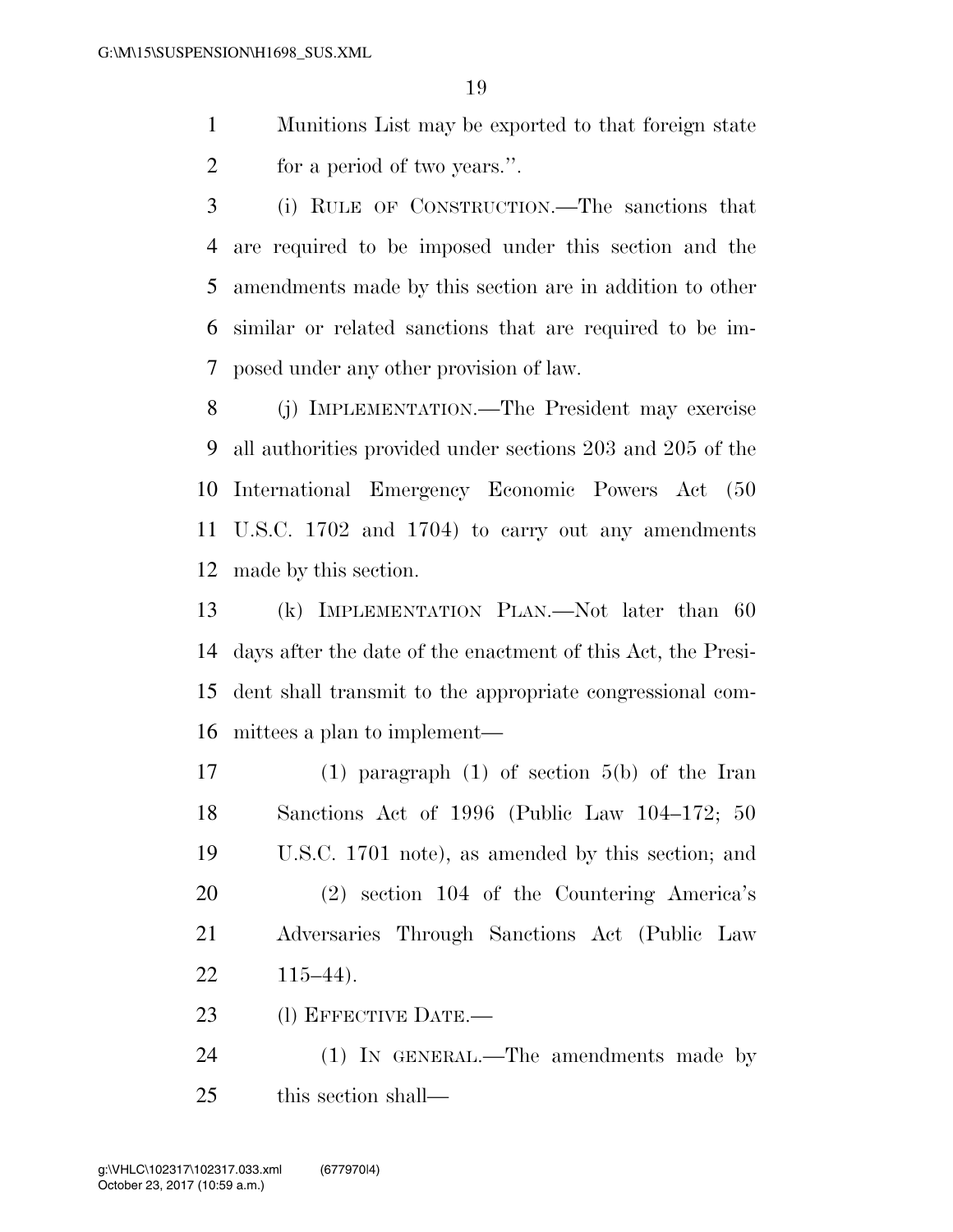(A) take effect on the date of the enact-ment of this Act; and

 (B) apply with respect to an activity de- scribed in subsection (b) of section 5 of the Iran Sanctions Act of 1996, as amended by this section, that is commenced on or after such date of enactment.

8 (2) APPLICABILITY TO ONGOING ACTIVITIES RE- LATING TO CERTAIN ACTIVITIES.—A person that, before the date of the enactment of this Act, com- menced an activity described in section 5(b) of the Iran Sanctions Act of 1996, as in effect on the day before such date of enactment, and continues the ac- tivity on or after such date of enactment, shall be subject to the provisions of the Iran Sanctions Act of 1996, as amended by this Act.

#### **SEC. 3. REPORT ON SANCTIONABLE ACTIVITIES.**

 (a) IN GENERAL.—Not later than 180 days after the date of the enactment of this Act, and every 180 days thereafter for a period not to exceed three years, the Presi- dent shall submit to the appropriate congressional com- mittees a report that contains the following information: (1) Any credible information regarding Iran's attempts to develop, procure, or acquire goods, serv-

ices, or technology with respect to which sanctions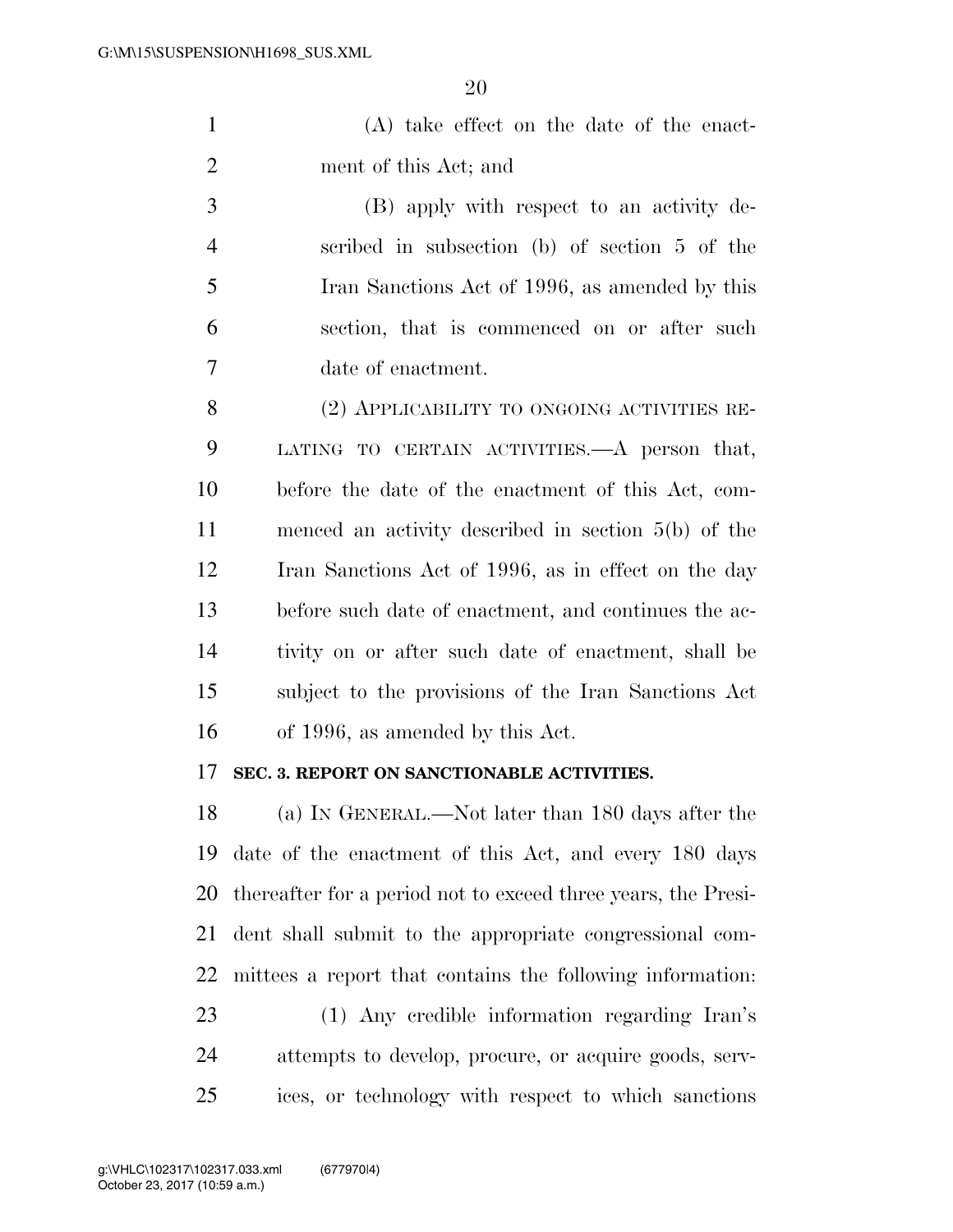may be imposed pursuant to subparagraphs (B) and 2 (C) of section  $5(b)(1)$  of the Iran Sanctions Act of 1996 (Public Law 104–172; 50 U.S.C. 1701 note), as added by section 2 of this Act. (2) Any credible information regarding Iran's acquisition or attempted acquisition of significant arms and related material in violation of paragraph 5 of Annex B of United Nations Security Council Resolution 2231 (2015). (3) Any credible information regarding Iran's export or attempted export of significant arms and related material in violation of paragraph 6 of Annex B of United Nations Security Council Resolu- tion 2231 (2015). (4) Any approval granted by the United Na- tions Security Council for the export of significant arms and related material identified under para- graphs 5 or 6 of Annex B of United Nations Secu- rity Council Resolution 2231 (2015). (5) Any credible information regarding viola-tions of travel restrictions described in paragraph 6

 of Annex B of United Nations Security Council Res-olution 2231 (2015).

 (6) Any approval granted by the United Na-tions Security Council for exemptions to the travel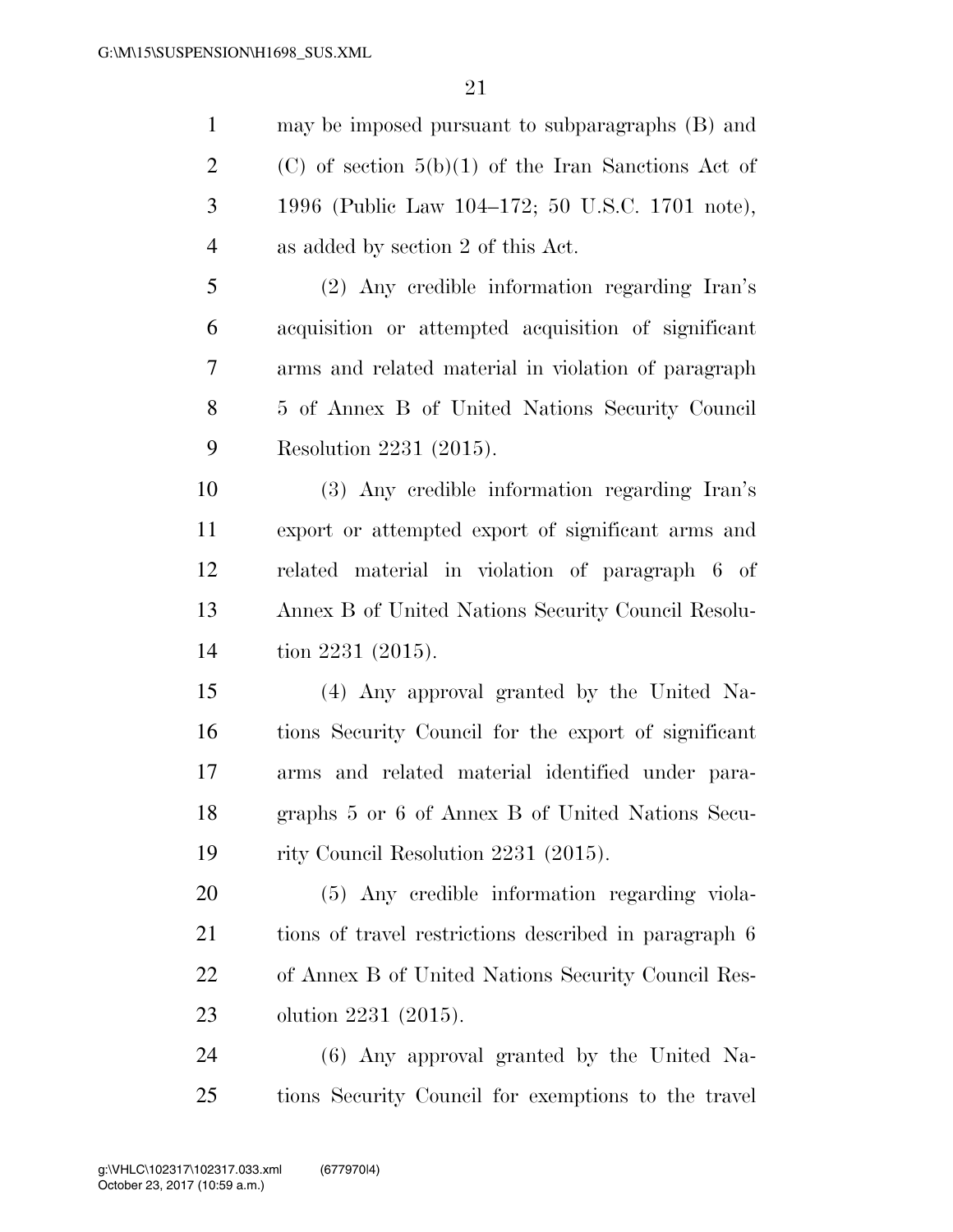restrictions described in paragraph 6 of Annex B of United Nations Security Council Resolution 2231 (2015).

 (b) FORM.—The report required by subsection (a) shall be submitted in unclassified form, but may contain a classified annex.

 **SEC. 4. DETERMINATIONS WITH RESPECT TO THE IMPOSI- TION OF SANCTIONS FOR THE SALE OR TRANSFER OF DESTABILIZING TYPES AND AMOUNTS OF CONVENTIONAL WEAPONS TO THE GOVERNMENT OF IRAN.** 

 (a) NOTIFICATION OF SALES AND TRANSFERS.—Not later than 90 days after the date on which the President receives credible information that destabilizing numbers and types of conventional weapons have been sold or transferred to Iran, the President shall notify the appro-priate congressional committees of the sale or transfer.

 (b) DETERMINATIONS WITH RESPECT TO SANC-TIONS.—

20 (1) IN GENERAL.—Not later than 120 days after the date on which the President notifies the appropriate congressional committees of a sale or transfer under subsection (a), the President shall— (A) determine whether such sale or trans-

fer meets the requirements to impose sanctions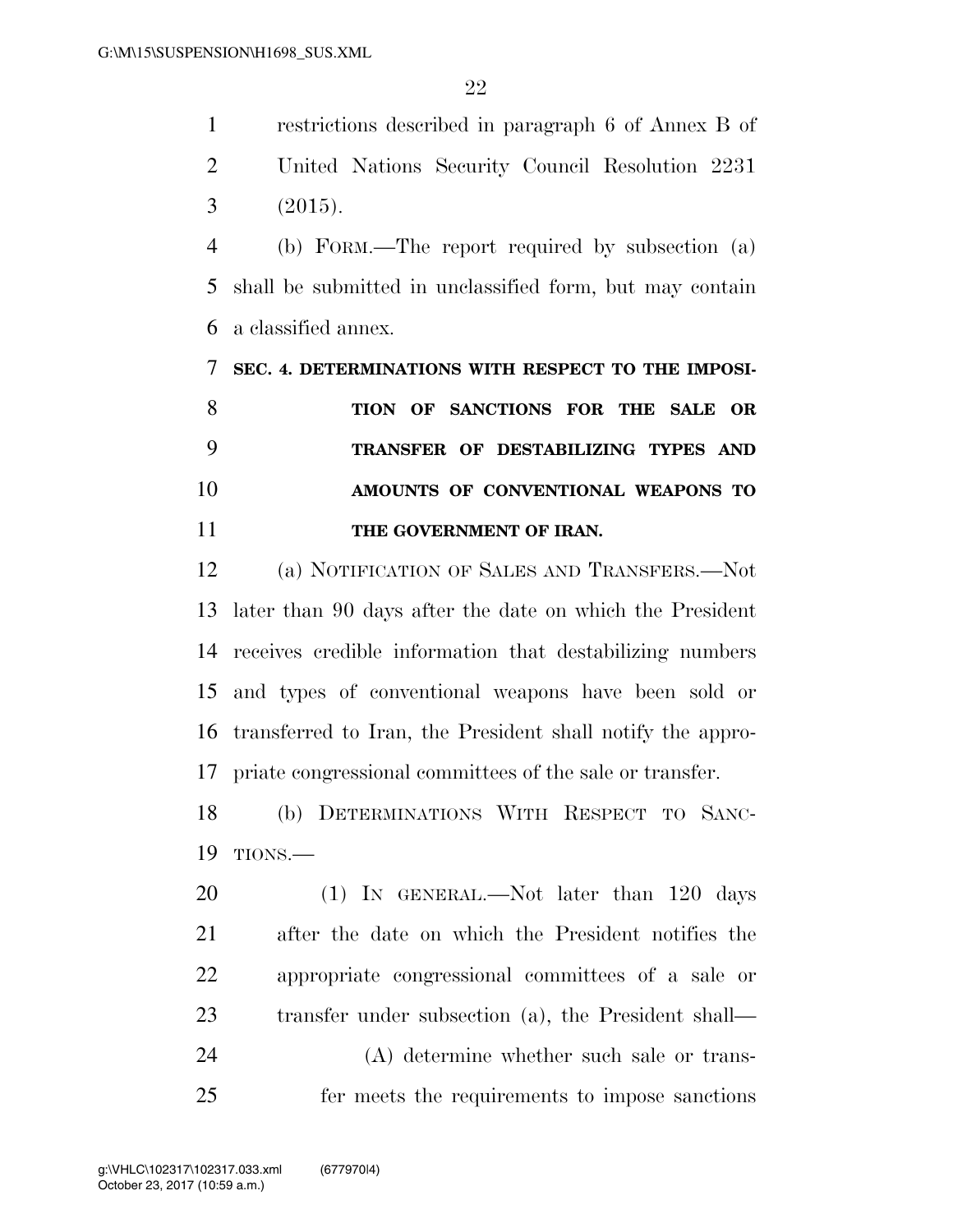| $\mathbf{1}$   | under each provision of law specified in sub-          |
|----------------|--------------------------------------------------------|
| $\overline{2}$ | section $(c)$ ; and                                    |
| 3              | $(B)(i)$ if the determination is that the sale         |
| $\overline{4}$ | or transfer is subject to any such sanctions, the      |
| 5              | President shall—                                       |
| 6              | (I) make a determination whether to                    |
| 7              | impose or waive such sanctions with re-                |
| 8              | spect to such sale or transfer; and                    |
| 9              | (II) submit that determination to the                  |
| 10             | appropriate congressional committees; or               |
| 11             | (ii) if the determination is that the sale or          |
| 12             | transfer is not subject to any such sanctions,         |
| 13             | the President shall submit to the appropriate          |
| 14             | congressional committees a detailed report on          |
| 15             | the determination and the specific reasons for         |
| 16             | the determination.                                     |
| 17             | (2) FORM.—The determination in paragraph               |
| 18             | (1) shall be provided in an unclassified form, and     |
| 19             | may contain a classified annex.                        |
| 20             | (c) PROVISIONS OF LAW SPECIFIED.—The provisions        |
| 21             | of law specified in this subsection are the following: |
| 22             | $(1)$ Section $5(b)(1)$ of the Iran Sanctions Act of   |
| 23             | 1996 (50 U.S.C. 1701 note), as amended by section      |
| 24             | 2 of this Act.                                         |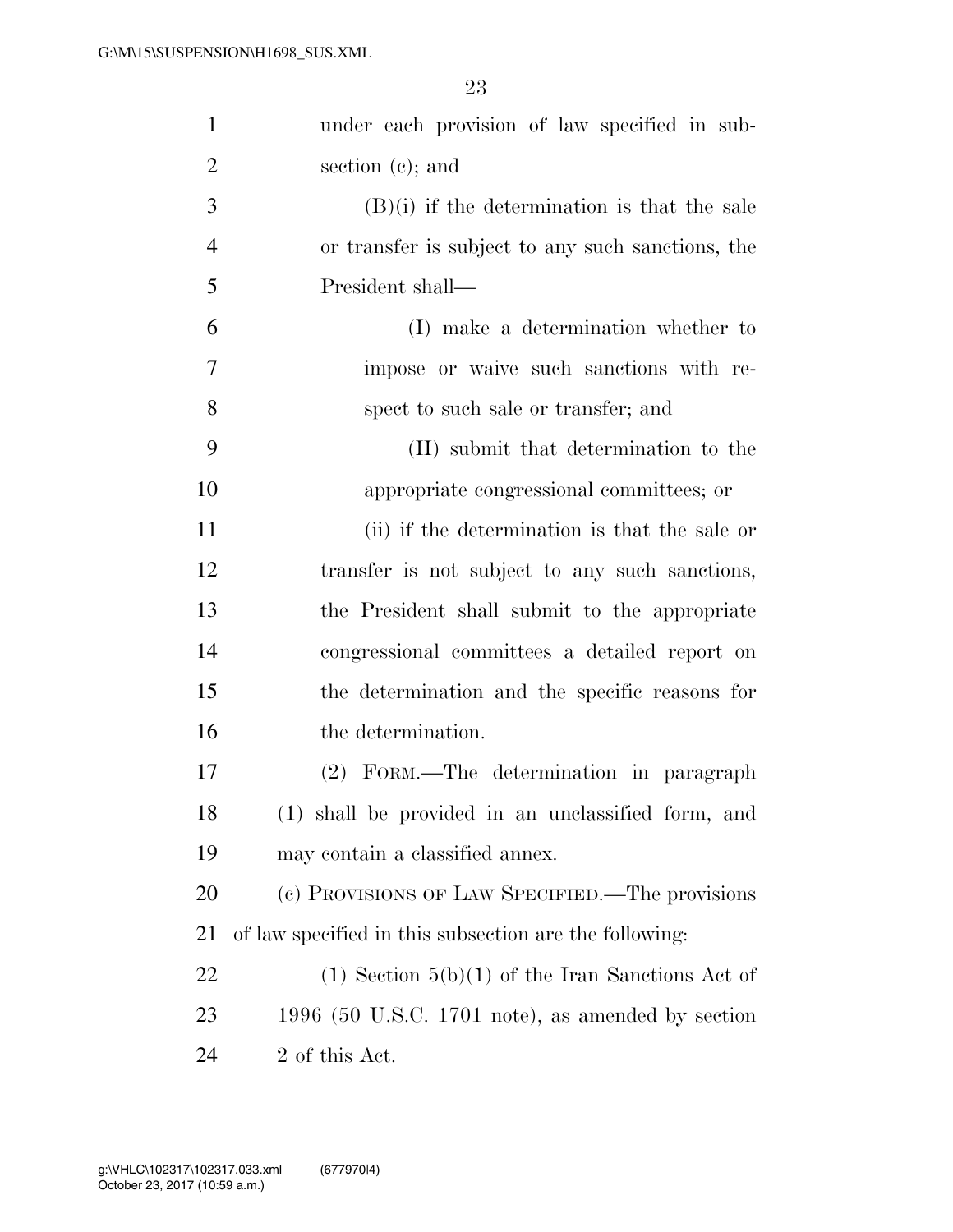| $\mathbf{1}$   | (2) The Iran-Iraq Arms Non-Proliferation Act                    |
|----------------|-----------------------------------------------------------------|
| $\overline{2}$ | of 1992 (50 U.S.C. 1701 note).                                  |
| 3              | (3) The Iran, North Korea, and Syria Non-                       |
| $\overline{4}$ | proliferation Act (50 U.S.C. 1701 note).                        |
| 5              | (d) DEFINITION.—In this section, the term "desta-               |
| 6              | bilizing numbers and types of advanced conventional             |
| 7              | weapons"-                                                       |
| 8              | (1) has the meaning given the terms "advanced"                  |
| 9              | conventional weapons" and "cruise missile" as de-               |
| 10             | fined in paragraphs $(1)$ and $(2)$ , respectively, of sec-     |
| 11             | tion 1608 of the Iran-Iraq Arms Non-Proliferation               |
| 12             | Act of 1992 (50 U.S.C. 1701 note); and                          |
| 13             | $(2)$ includes the S-300 and S-400 missile de-                  |
| 14             | fense systems and air superiority fighters.                     |
| 15             | SEC. 5. DETERMINATION ON USE BY THE GOVERNMENT OF               |
| 16             | IRAN OF COMMERCIAL PASSENGER AIR-                               |
| 17             | CRAFT AND RELATED SERVICES FOR ILLICIT                          |
| 18             | MILITARY OR OTHER ACTIVITIES.                                   |
| 19             | (a) DETERMINATION.—Not later than 180 days after                |
| 20             | the date of the enactment of this Act, and every 180 days       |
| 21             | thereafter for three years, the President shall submit to       |
| 22             | the appropriate congressional committees a determination        |
| 23             |                                                                 |
|                | on use by the Government of Iran of commercial passenger        |
| 24             | aircraft and related services for illicit military or other ac- |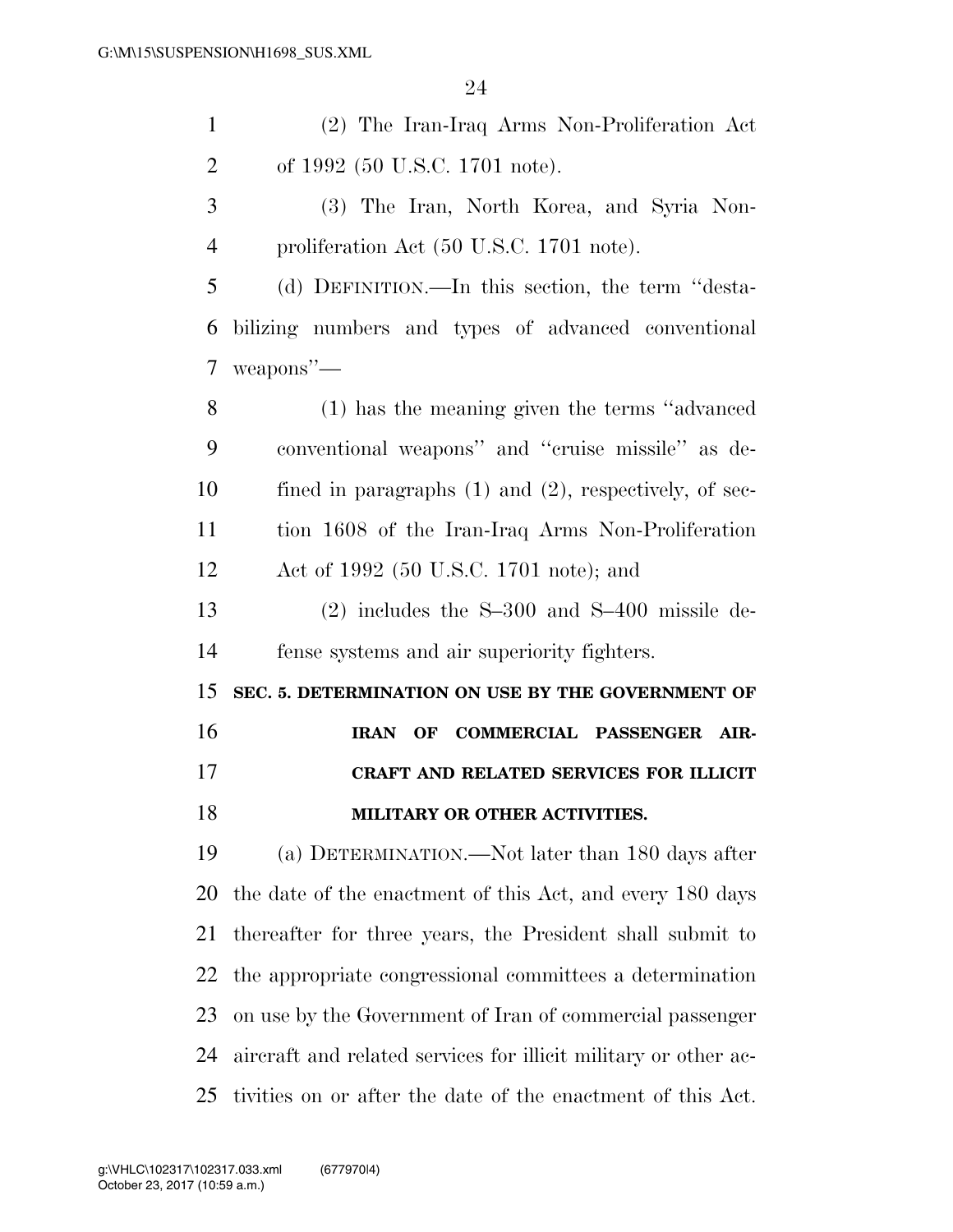| $\mathbf{1}$   | (b) ELEMENTS OF DETERMINATION.-The deter-                  |
|----------------|------------------------------------------------------------|
| $\overline{2}$ | mination required under subsection (a) shall include a de- |
| 3              | scription of the extent to which—                          |
| $\overline{4}$ | (1) commercial passenger aircraft in Iran are              |
| 5              | being used to transport—                                   |
| 6              | (A) arms or related materiel, including de-                |
| 7              | fense articles, defense services, or technical data        |
| 8              | that are controlled on the United States Muni-             |
| 9              | tions List established under section 38 of the             |
| 10             | Arms Export Control Act (22 U.S.C. 2778);                  |
| 11             | (B) any item that is, or would be, if lo-                  |
| 12             | cated in the United States, controlled by Export           |
| 13             | Control Classification Number 600 series listed            |
| 14             | on the Commerce Control List maintained                    |
| 15             | under Supplement No. 1 to part 774 of the Ex-              |
| 16             | port Administration Regulations;                           |
| 17             | (C) items used to facilitate the develop-                  |
| 18             | ment or production of a chemical or biological             |
| 19             | weapon or other weapon of mass destruction                 |
| 20             | and their means of delivery, including ballistic           |
| 21             | missiles and cruise missiles; or                           |
| 22             | (D) any foreign person that facilitates the                |
| 23             | transfer of any of the articles described in sub-          |
| 24             | paragraphs $(A)$ through $(C)$ ;                           |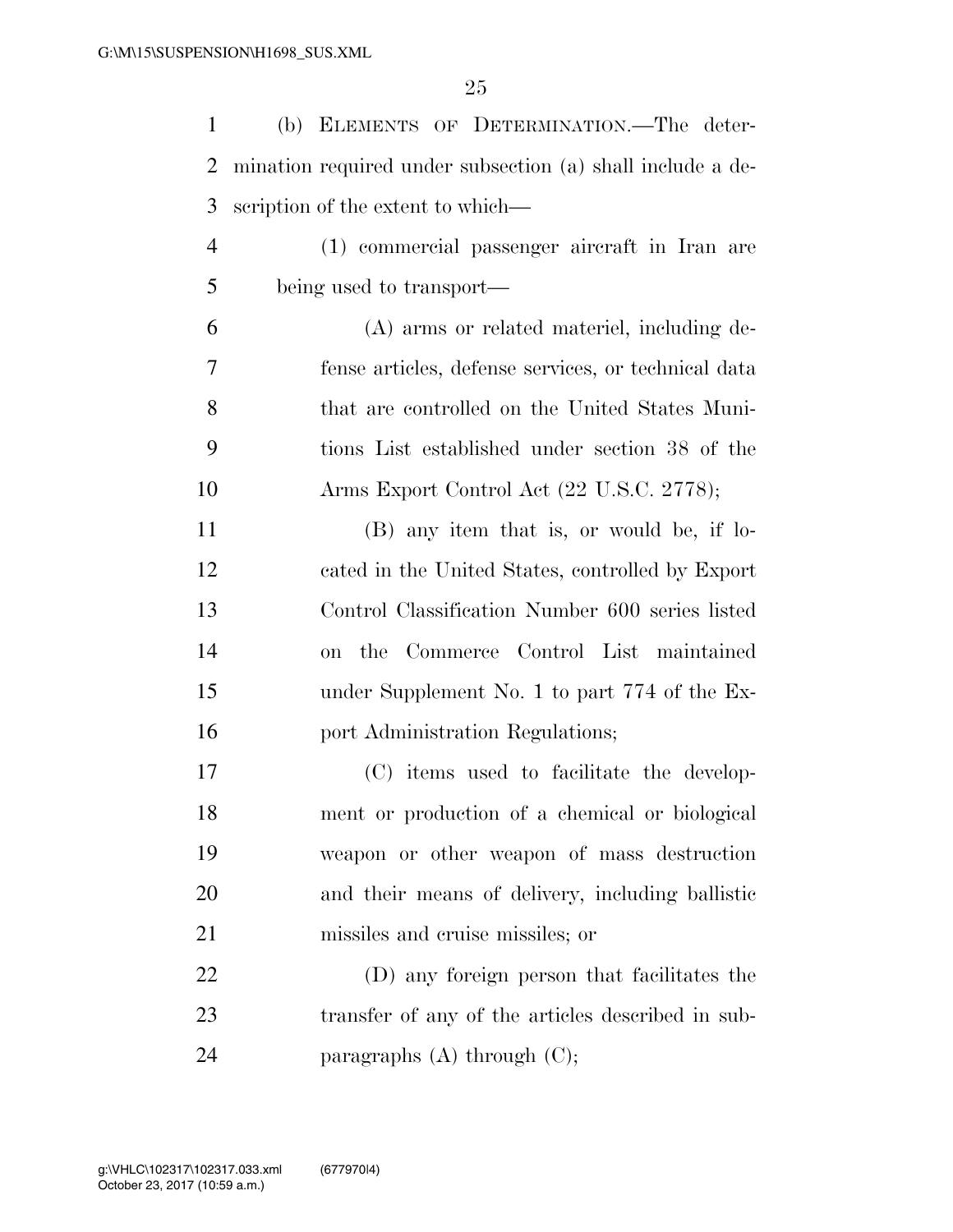| $\mathbf{1}$   | (2) commercial passenger aircraft licensed by               |
|----------------|-------------------------------------------------------------|
| $\overline{2}$ | the Office of Foreign Assets Control of the Depart-         |
| 3              | ment of the Treasury are being used for activities          |
| $\overline{4}$ | described in paragraph $(1)$ ; and                          |
| 5              | (3) foreign governments and persons have fa-                |
| 6              | cilitated the activities described in paragraph (1), in-    |
| 7              | cluding allowing the use of airports, services, or          |
| 8              | other resources.                                            |
| 9              | (c) FORM OF DETERMINATION.—The determination                |
| 10             | required under subsection (a) shall be submitted in unclas- |
| 11             | sified form but may include a classified annex.             |
| 12             | (d) DEFINITIONS.—In this section:                           |
| 13             | (1) COMMERCIAL PASSENGER AIRCRAFT.—The                      |
| 14             | term "commercial passenger aircraft" includes—              |
| 15             | (A) an aircraft of United States origin and                 |
| 16             | that is classified under Export Control Classi-             |
| 17             | fication Number (ECCN) 9A991 on the Com-                    |
| 18             | merce Control List maintained under Supple-                 |
| 19             | ment No. 1 to part 774 of the Export Adminis-               |
| 20             | tration Regulations; or                                     |
| 21             | (B) an aircraft not of United States origin                 |
| 22             | of which United States-controlled content con-              |
| 23             | stitutes 10 percent or more of the total value of           |
| 24             | the aircraft and that is—                                   |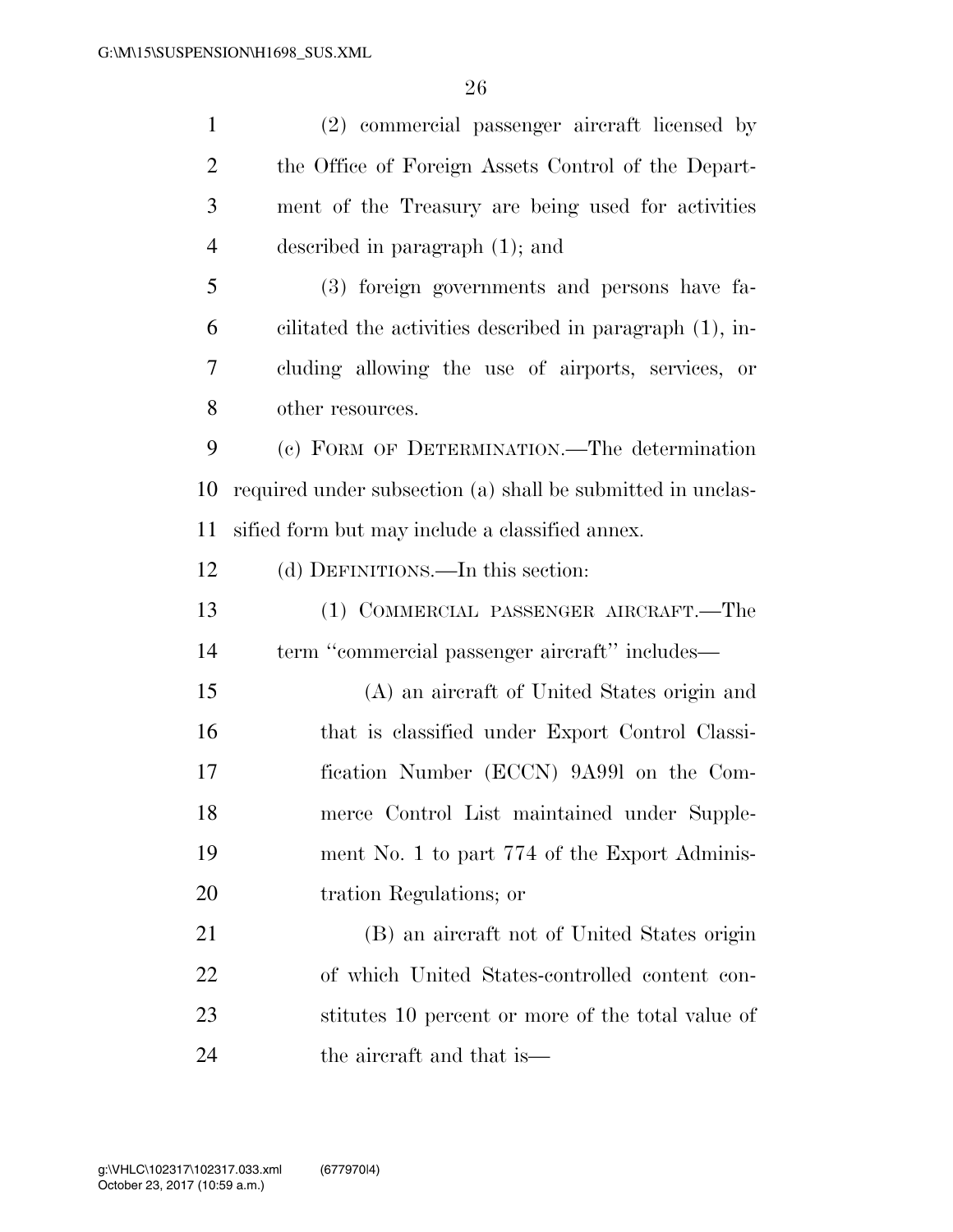| $\mathbf{1}$   | (i) classified under Export Control                        |
|----------------|------------------------------------------------------------|
| $\overline{2}$ | Classification Number (ECCN) 9A991 on                      |
| 3              | the Commerce Control List maintained                       |
| $\overline{4}$ | under Supplement No. 1 to part 774 of the                  |
| 5              | Export Administration Regulations; and                     |
| 6              | (ii) is registered in a jurisdiction other                 |
| 7              | than the United States.                                    |
| 8              | (2) EXPORT ADMINISTRATION REGULATIONS.                     |
| 9              | term "Export Administration Regulations"<br>The            |
| 10             | means subchapter C of chapter VII of title 15, Code        |
| 11             | of Federal Regulations.                                    |
| 12             | (3) RELATED SERVICES.—The term "related                    |
| 13             | services", with respect to a commercial passenger          |
| 14             | aircraft, includes—                                        |
| 15             | (A) the export, re-export, sale, lease, or                 |
| 16             | transfer to Iran of spare parts and components;            |
| 17             | and                                                        |
| 18             | (B) warranty, maintenance, and repair                      |
| 19             | services.                                                  |
| 20             | SEC. 6. REGULATORY AUTHORITY.                              |
| 21             | (a) IN GENERAL.—The President shall, not later             |
| 22             | than 120 days after the date of the enactment of this Act, |
| 23             | promulgate regulations as necessary for the implementa-    |
| 24             | tion of this Act and the amendments made by this Act.      |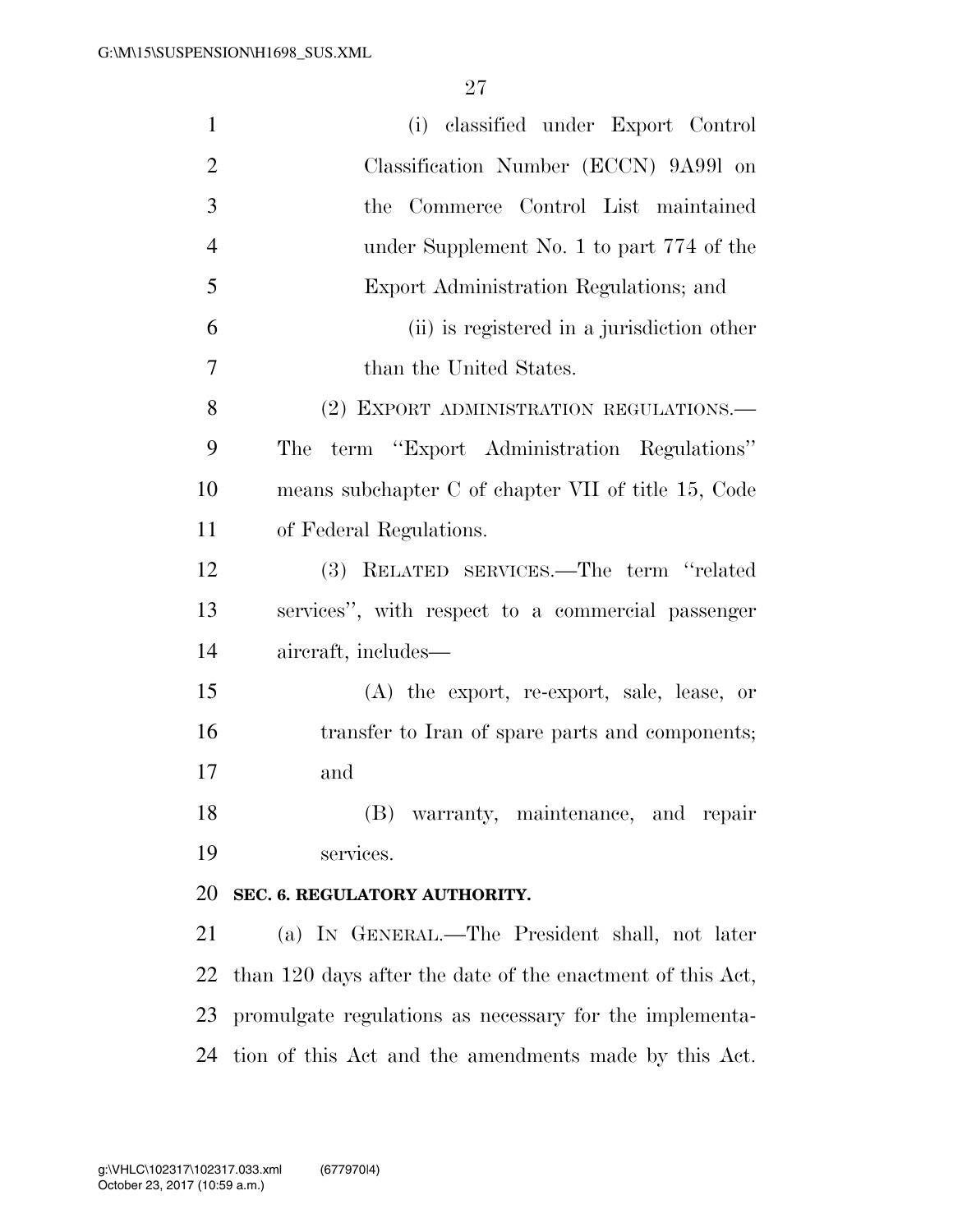(b) NOTIFICATION TO CONGRESS.—Not less than 10 days before the promulgation of regulations under sub- section (a), the President shall notify the appropriate con- gressional committees of the proposed regulations and the provisions of this Act and the amendments made by this Act that the regulations are implementing.

### **SEC. 7. DEFINITIONS.**

In this Act:

 (1) APPROPRIATE CONGRESSIONAL COMMIT- TEES.—The term ''appropriate congressional com-mittees'' means—

 (A) the Committee on Foreign Affairs, the Committee on Ways and Means, the Committee on Financial Services, the Committee on Appro- priations, the Committee on Oversight and Gov- ernment Reform, and the Permanent Select Committee on Intelligence of the House of Rep-resentatives; and

 (B) the Committee on Foreign Relations, the Committee on Finance, the Committee on Banking, Housing, and Urban Affairs, the Committee on Appropriations, the Committee on Homeland Security and Governmental Af- fairs, and the Select Committee on Intelligence of the Senate.